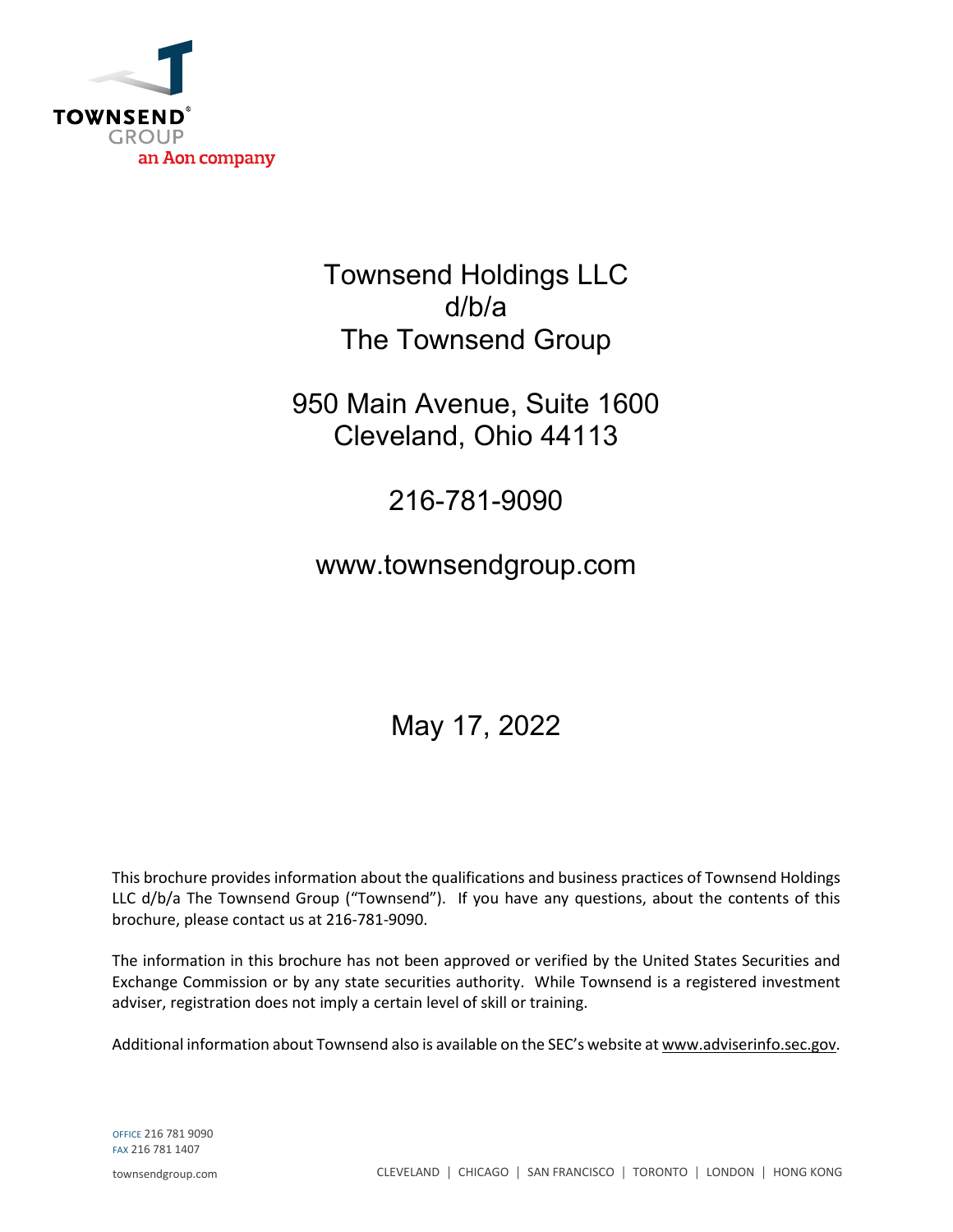

#### **Item 2 – Material Changes**

This brochure dated May 17, 2022 reflects the following material change from our last annual update dated March 30, 2022.

Appointment of Chariman Emeritus and President

#### **Item 3 – Table of Contents**

|    | 1. Cover Page                                                                              | 1  |
|----|--------------------------------------------------------------------------------------------|----|
|    | 2. Material Changes                                                                        |    |
|    | 3. Table of Contents                                                                       |    |
|    | 4. Advisory Business                                                                       | 3  |
|    | 5. Fees and Compensation                                                                   | 4  |
|    | 6. Performance-Based Fees and Side-by-Side Management                                      | 6  |
|    | 7. Types of Clients                                                                        | 8  |
| 8. | Methods of Analysis, Investment Strategies and Risk of Loss                                | 8  |
| 9. | Disciplinary Information                                                                   | 16 |
|    | 10. Other Financial Industry Activities and Affiliations                                   | 16 |
|    | 11. Codes of Ethics, Participation or Interest in Client Transactions and Personal Trading | 17 |
|    | 12. Brokerage Practices                                                                    | 19 |
|    | 13. Review of Accounts                                                                     | 19 |
|    | 14. Client Referrals and Other Compensation                                                | 20 |
|    | 15. Custody                                                                                | 21 |
|    | 16. Investment Discretion                                                                  | 21 |
|    | 17. Voting Client Securities                                                               | 22 |
|    | 18. Financial Information                                                                  | 22 |
|    | 19. Information for State Registered Advisers                                              | 22 |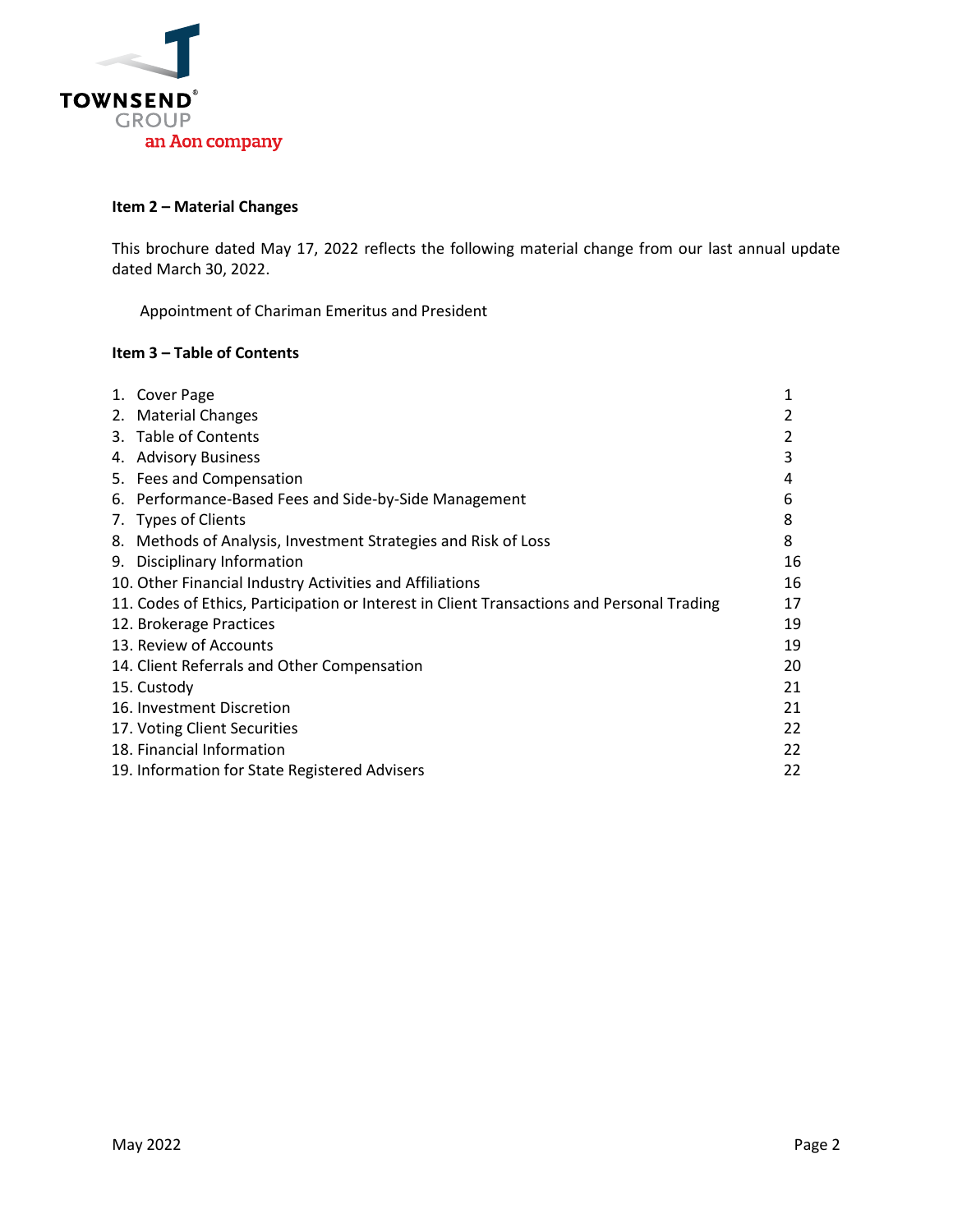

#### **Item 4 – Advisory Business**

#### Who we are:

The Townsend Group ("Townsend") was founded in 1983 by Terry Ahern and Kevin Lynch. On December 29, 2017, Aon (NYSE: AON) completed its acquisition of The Townsend Group. Townsend is now a whollyowned subsidiary of Aon, within Aon's Global Retirement and Investments business segment. Townsend is responsible for Aon's real asset investments (real estate, timber, agriculture and infrastructure). Aon's existing real asset teams have joined the Townsend business unit. While the ownership of Townsend has changed as a result of this transaction, Townsend's business relationships and commitments to its clients remain the same. As of May 17, 2022, Terry Ahern retired and was appointed Townsend's Chairman Emeritus; Anthony Frammartino has assumed leadership of Townsend as President.

Townsend provides a core set of investment skills, exclusively focused on global real estate and real asset classes. Townsend is actively engaged in providing investment management services to its discretionary clients, which includes directing, on its clients' behalf, the investment of client assets. Townsend also provides investment advice to its non-discretionary clients, which allows clients to invest their own assets after studying Townsend's recommendations or research. Townsend provides these custom investment solutions to help meet the needs and objectives of its clients' investment programs using primary funds, secondaries, joint ventures and co-investments, among other types of investment solutions. These custom solutions may also include real assets such as timber, agriculture and infrastructure. Townsend employs a full-time, dedicated team responsible for developing and maintaining a global perspective on these sectors and available opportunities. Headquartered in Cleveland, Ohio, the firm has dedicated Townsend offices in San Francisco, London, and Hong Kong. Two Aon designated offices also house Townsend employees in Chicago and Toronto.

What we do: Townsend specializes in providing continuous and regular supervisory or management services generally limited to real estate related investment products. Examples of such services include, but are not limited to, the following:

- 1. Assisting clients in developing investment objectives, strategic and investment plans and investment guidelines and restrictions.
- 2. Assisting clients in implementing their strategic and investment plans by delivering investment recommendations and research (in the case of non-discretionary clients) and by selecting and directing investments (in the case of discretionary clients); in both instances Townsend may also offer advice and/or implement hedging strategies on behalf of such clients.
- 3. Working with clients to invest in pooled investment vehicles or creating a separate account mandate.
- 4. Assisting clients in the selection of other investment advisers or third party service providers.
- 5. Negotiating with the managers of funds or separate accounts to improve fee structures and other business terms for Townsend's clients.
- 6. Monitoring investment performance and delivering quarterly reports to clients related to (i) investment activity, (ii) investment performance, (iii) portfolio composition, (iv) diversification by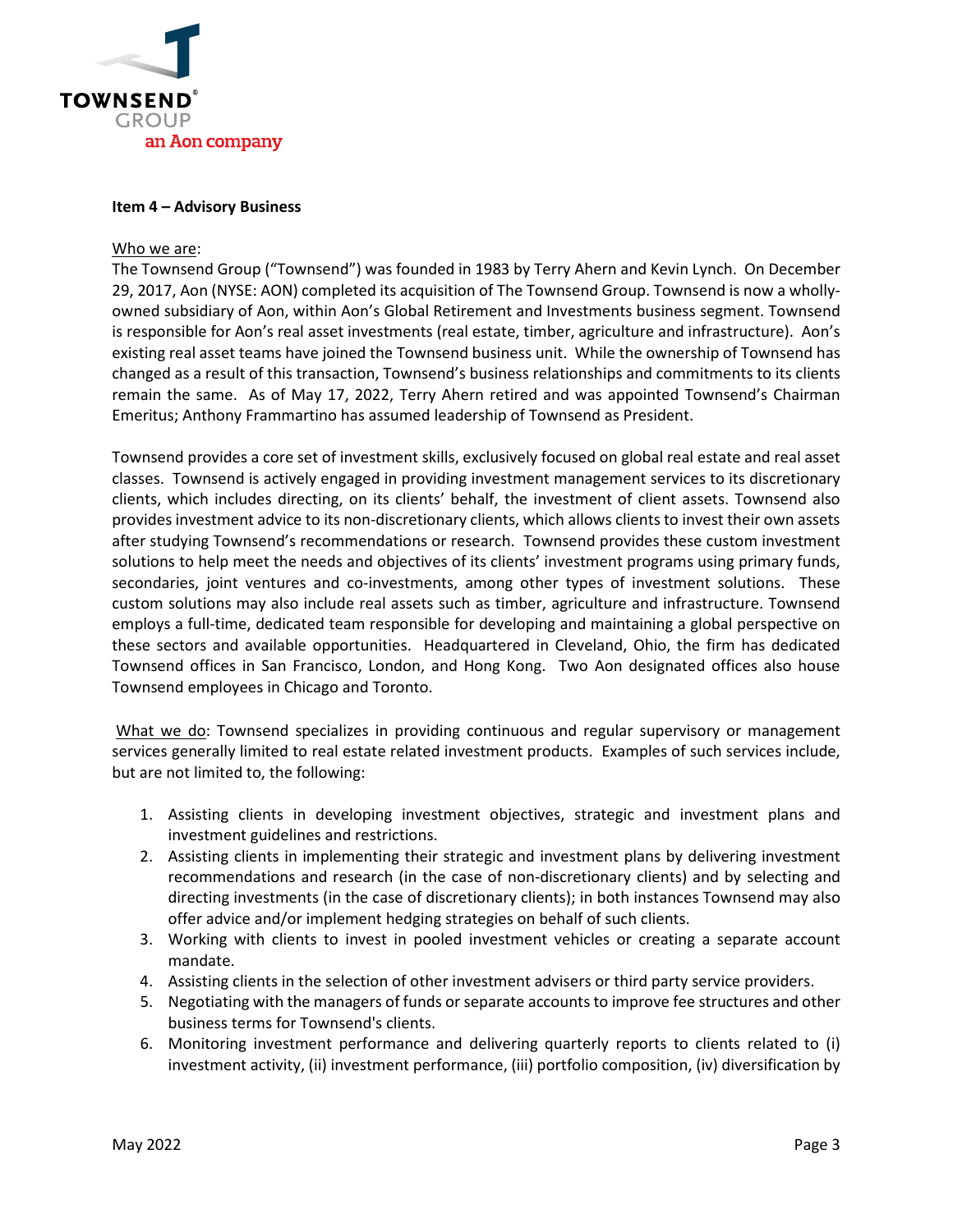

property type and by location and (v) other measurements that are relevant to assessing performance and the composition of the client's real estate portfolio.

- 7. Meeting with clients periodically to discuss performance and strategy.
- 8. Performing incidental functions and providing other similar services.

The exact scope of services provided to each client varies depending upon the terms of Townsend's engagement by that client. Recommendations and investment decisions are based on analysis conducted by Townsend's investment professionals. These decisions are supported by Townsend's Investment Committee, which includes eight of Townsend's most senior investment professionals. The Investment Committee reviews and approves all investment decisions at the investment and client-portfolio level. It also conducts formal portfolio reviews on a bi-annual basis. The Committee will review and approve each client investment recommendation for portfolio fit and consistency with strategic goals, and opine on the final deliverable in order to maintain consistency and quality control. In addition, investment recommendations, portfolio strategy decisions, investment planning, portfolio execution, and fund amendments, among other things, will also be reviewed and approved by the Committee prior to a formal recommendation.

How we tailor these services to you: Many of Townsend's services are performed by Townsend's investment advisory and portfolio management staff, under the supervision of Townsend's Investment Committee, which is ultimately responsible for all client strategic planning and investment-related decisions. Among the client matters reviewed by the Investment Committee are strategic plans, manager selection, pooled fund selection, direct investments and portfolio construction. Townsend typically works with the client in developing the client's investment plan, which may include restrictions imposed by the client in certain securities or types of securities.

Townsend's Assets under Management: Townsend provided services on behalf of regulatory assets under management of approximately \$21,602,039,597 consisting of \$16,953,384,468 in discretionary client assets and \$4,648,655,130 in non-discretionary client assets. The contractual arrangements with client accounts comprising the non-discretionary assets under management provide the client with the ability to opt out of or into particular transactions, or provides other ancillary control rights over investment decision-making, depending on the specific client agreement. In each case, should the client continue with the transaction, Townsend is responsible for effecting the purchase or sale. Because Townsend relies on third parties to provide asset valuations, some of these third parties may take more than 90 days after the quarter end to provide such valuations. As a result, the figure above has been calculated using September 30, 2021 figures. If the figure changes materially from September 30, 2021 to December 31, 2021, Townsend will update this brochure.

## **Item 5 – Fees and Compensation**

Compensation and Fees: Fee arrangements are negotiated with individual clients and vary by type and amount depending on the scope of services provided by Townsend. Townsend's clients are generally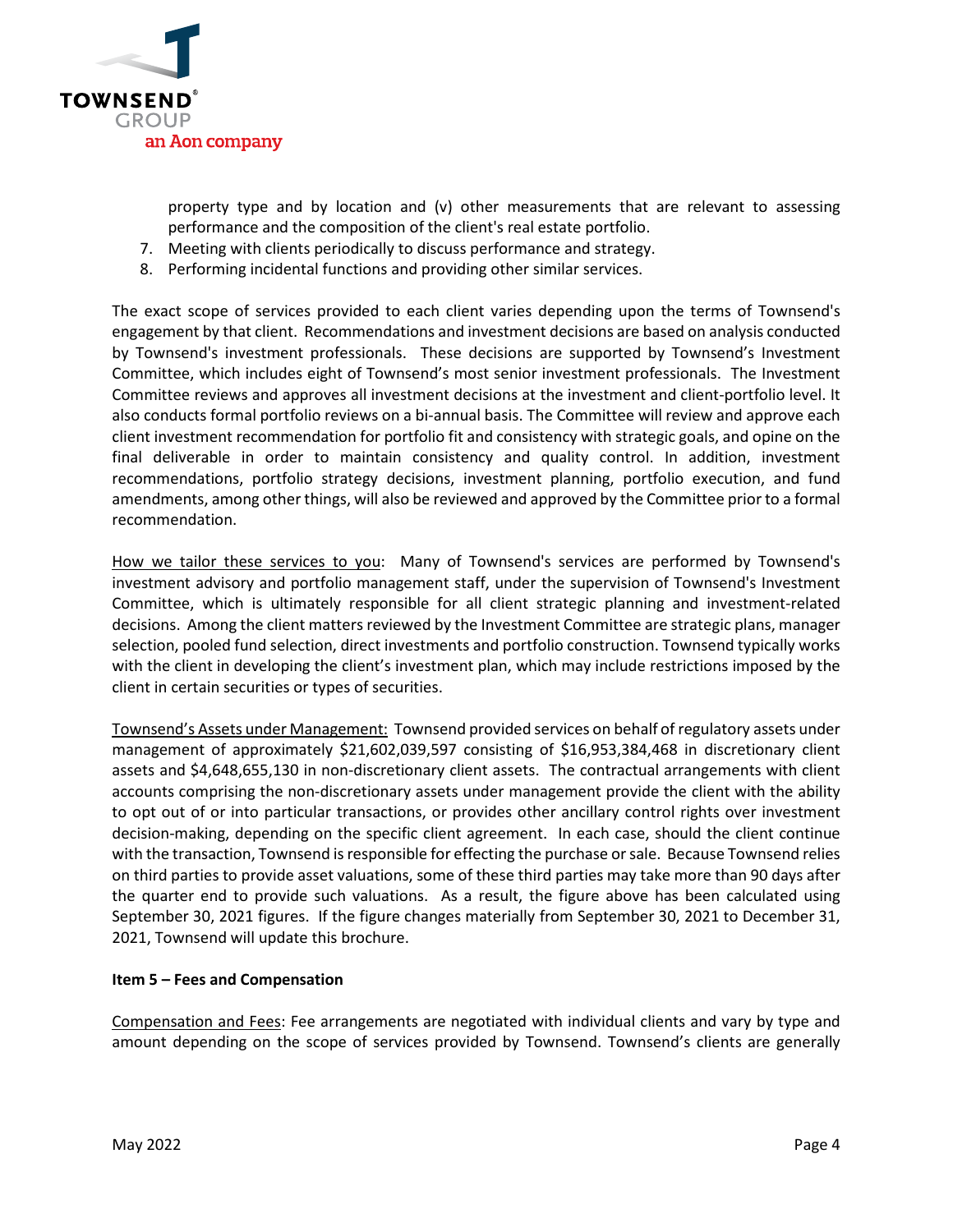

required to be "qualified purchasers", within the meaning of the Investment Company Act of 1940, and "qualified clients" within the meaning of the Investment Advisers Act of 1940.

Clients may pay fees:

- 1. based on a percentage of assets committed to a client's portfolio managed by Townsend
- 2. based on a percentage of assets invested in a client's portfolio managed by Townsend
- 3. based on a percentage of the market value of the client's portfolio managed by Townsend
- 4. in the form of a retainer
- 5. based on a percentage of the net profits earned on the investments of such clients, or
- 6. on a one time basis for the performance of a special project

In some cases, Townsend is compensated using a combination of the methods listed above. On rare occasions, Townsend may provide services to its clients for hourly charges.

How fees are paid: Fees are generally billed to clients quarterly in arrears. For certain funds managed by Townsend, Townsend (or an affiliate) deducts fees from the funds' assets on a quarterly basis in arrears. If clients were to pay fees in advance and Townsend's engagement were subsequently terminated, the client would be entitled to be reimbursed promptly for the unearned portion of any fees, but would remain responsible for fees and any reimbursable expenses incurred prior to termination, or as otherwise specified under the terms of the relevant contract.

Clients may be responsible for the reimbursement or direct payment of certain expenses such as travel or legal expenses incurred for the benefit of the client and brokerage / transaction charges (see Section 12 "Brokerage Practices"). Further, Townsend's fees are generally exclusive of fees charged by any thirdparty investment manager or property manager, or charges imposed by custodians, brokers or other third parties.

For certain funds managed by Townsend (or an affiliate), some investors may be charged directly, quarterly in arrears, an administrative fee if such investor's effective capital account is below a certain value. Such administrative fees may be paid from such investor's share of any distribution and does not reduce the investor's capital commitment in the applicable fund.

Townsend's employees, affiliates or affiliate's employees may receive compensation in connection with the distribution of funds managed by Townsend. While this incentive could create a conflict for such individuals to recommend these products over others, Townsend typically does not recommend such products to clients. In the occasion Townsend's clients invest in such products, Townsend would not charge commissions or markups in addition to advisory fees. Certain funds managed by Townsend (or an affiliate) may use third parties for introductory services who may receive a fee from the fund or directly from the clients.

Occasionally certain clients may contract with Townsend to pay quarterly fees based on capital invested versus capital committed. This fee structure may be seen as a potential conflict of interest by incentivizing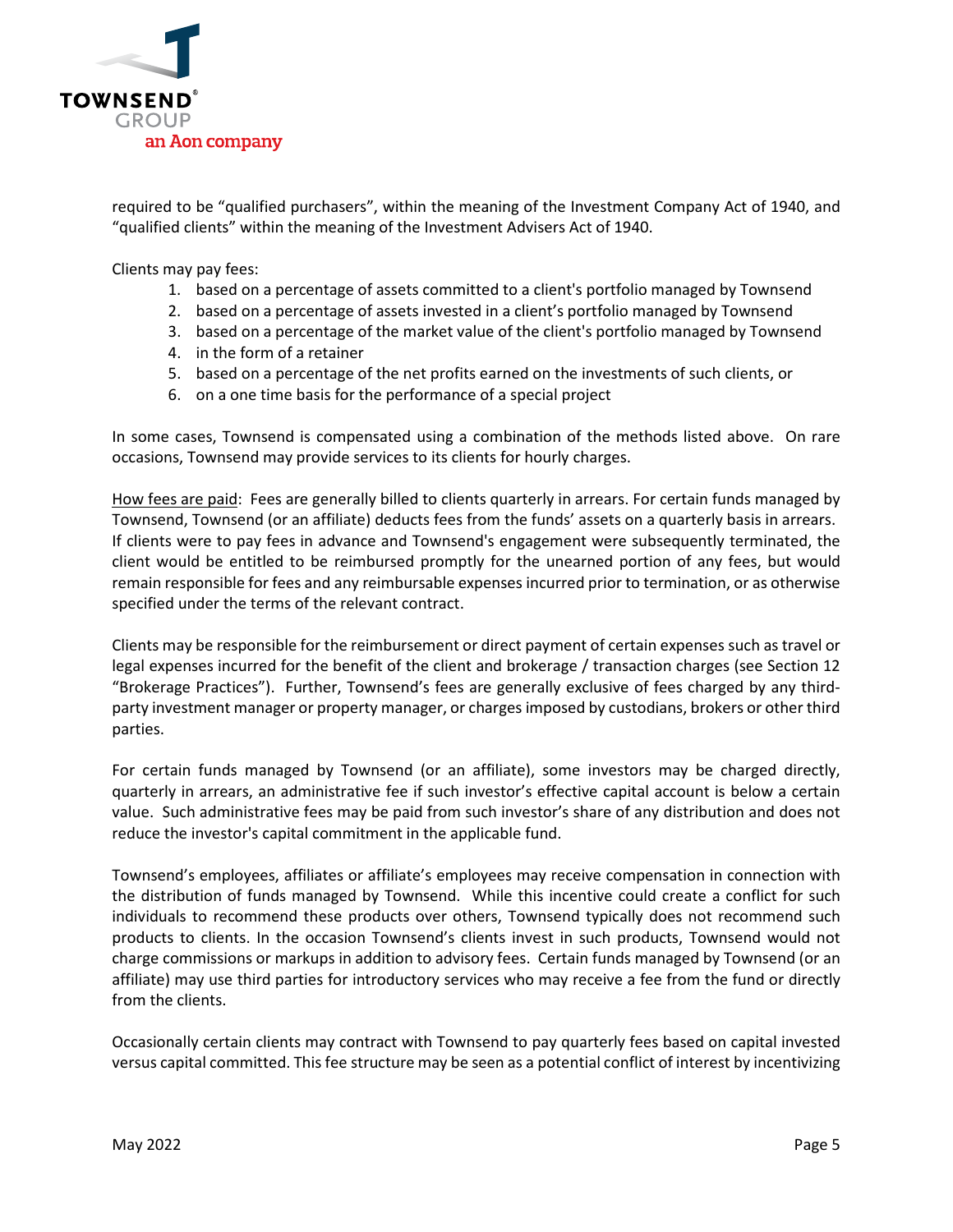

Townsend to invest the capital at a faster pace in order to more quickly collect on contractual fees, however Townsend effectively mitigates this potential conflict by adhering to a stringent and well established Investment Committee vetting process for all investments regardless of fee structure.

Termination of Services: Contracts between Townsend and its clients generally are terminable by either party without penalty upon 60 days notice or such other agreed upon notice period. If an incentive fee is involved, Townsend may retain the right to share in certain profits generated by its efforts, even after termination. If an engagement requires disproportionate work at the outset, a contract may require that total fees reach a pre-specified level to compensate Townsend for its efforts (which could require a payment on termination if the contract is terminated by the client before expiration of its initial term).

## **Item 6 – Performance-Based Fees and Side-By-Side Management**

Performance Based Fees: Certain qualified clients pay Townsend fees based on a percentage of the net profits earned on the investments of such clients (i.e., performance-based fees). Townsend also accepts management fees from separate account clients and private fund clients which are based on a percentage of assets under management. Because of this fee to asset ratio, as the assets increase (or decrease) in value so does the management fee.

Side-By-Side Management: At certain times such performance-based fees could incentivize the adviser to give preference to a client paying performance fees over another that does not. Additionally, performance-based fee arrangements may create an incentive for Townsend to recommend investments which may be riskier or more speculative.

Townsend applies several protections to mitigate conflicts of interest. Townsend maintains a policy regarding Conflicts of Interest and a Code of Ethics that: (i) reminds employees of Townsend's fiduciary duties, which include (among others) a duty of utmost good faith and undivided loyalty and an obligation to provide disinterested advice; (ii) reminds employees and other Townsend representatives of their obligations to Townsend's clients, (iii) memorializes and fosters Townsend's general standards of business conduct and requires compliance with both the letter and the spirit of the federal securities laws, (iv) provides guidance for dealing with certain potential conflicts of interest, (v) requires certain employees to report their personal securities transactions and holdings to Townsend's Chief Compliance Officer or his/her designee in accordance with the Investment Advisers Act of 1940, (vi) requires Access Persons to pre-clear certain securities, (vii) requires employees to report violations and (vii) imposes additional record keeping requirements.

Townsend's Investment Committee process and Allocation Policy provide the framework for vetting all investments at the investment level and again at the client level. This approval process takes into consideration approving the investment recommendation for portfolio fit and consistency with strategic goals, regardless of fee structure.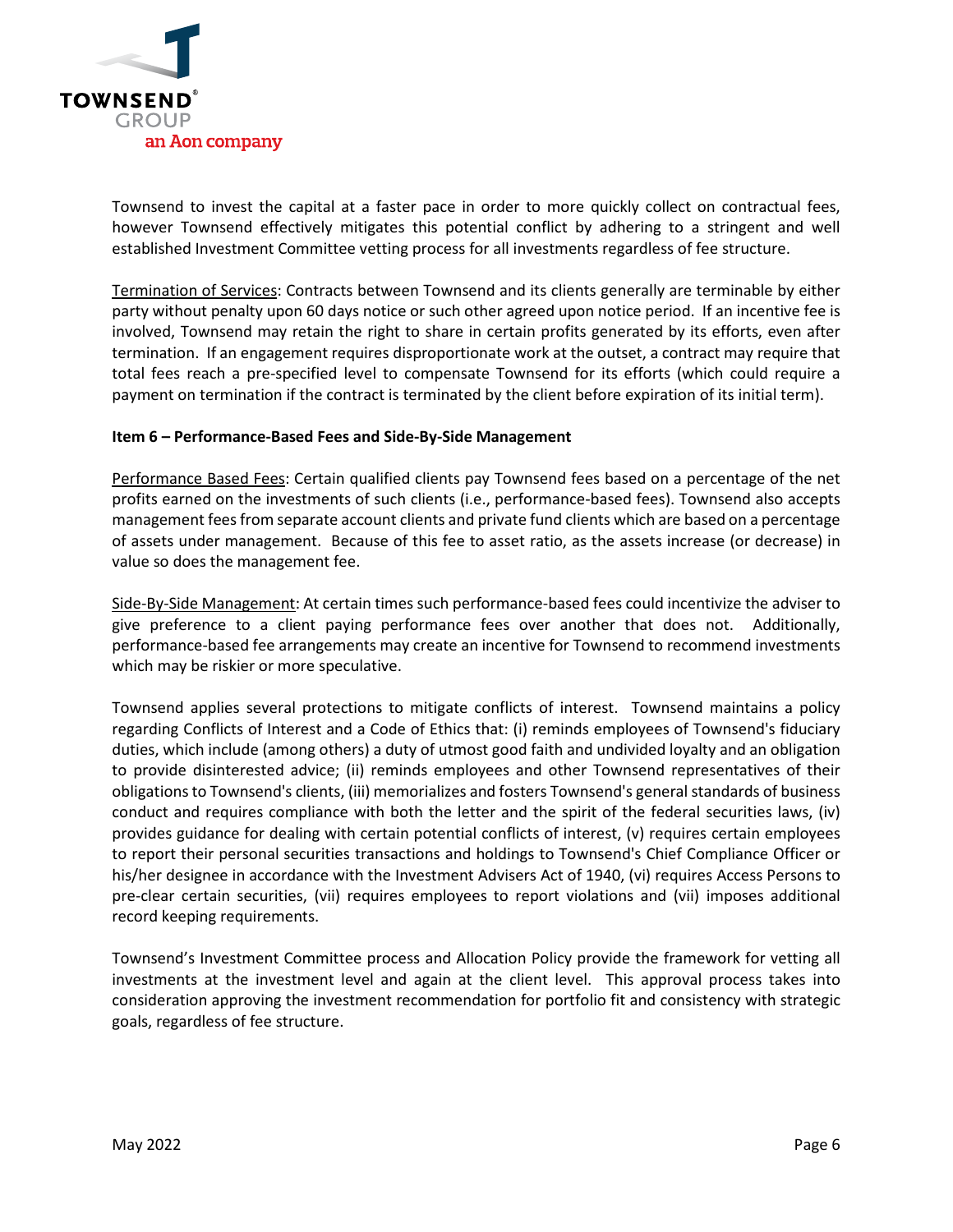

Allocation Policy:Because many investment opportunities identified by Townsend are likely to be appropriate for a number of clients, Townsend has created an allocation policy established with the goal that clients are treated fairly and equitably on an overall basis and to prevent this potential conflict from materially influencing the allocation of investment opportunities among clients. Townsend attempts to secure a sufficient amount of allocation to satisfy the demand of all discretionary clients; however when the quantity available for purchase is exceeded by the demand, an allocation among discretionary portfolios shall be made in accordance with the policy.

With respect to primary fund investments in pooled funds (i.e., a scheduled closing of a private fund, whether closed end or open end), Townsend's clients are generally subject to allocation determinations that are made by third-party managers of the investments that Townsend recommends. As a result Townsend generally does not make allocation decisions with respect to pooled fund investments unless a unique opportunity is oversubscribed and the underlying manager will not make the allocation decision. In such an event, after considering specific factors set forth below, generally all eligible clients would have their allocations cut back proportionally based on their original indication of interest. These factors include, but are not limited to: (i) the investment parameters of the client, including return objectives, size of the transaction, geographic location, property type, and risk tolerance; (ii) the ability of the client to (a) meet the transaction's timing requirements, including cash availability, and (b) remain flexible in the face of anticipated changes; (iii) specific restrictions of the party offering the opportunity (including restrictions on type or number of investors); (iv) other diversification requirements, such as whether the transaction is complementary to the client's existing portfolio; and (v) contractual, regulatory or tax requirements or restrictions of Townsend, the client and the party offering the opportunity; (vi) general market conditions; and (vii) any other reasonable factor.

If a non-primary fund investment opportunity is made available to Townsend (with Townsend being asked to identify a capital source), that opportunity is generally allocated to specific special situations portfolios that Townsend has been engaged to construct in accordance with the terms of each engagement, which may include contractual priority rights to particular types of non-primary fund investments opportunities. Typically, these investments could include joint ventures, co-investment opportunities, re-capitalizations and secondaries and are collectively referred to as Special Situations. Contractual priority rights are defined within individual investment advisory contracts and could potentially preclude clients with special situation mandates with similar strategy from participation in certain opportunities if demand for the opportunity exceeds the available amount. Townsend has established an Allocation Committee to monitor the allocation process for all transactions where an allocation decision is required.

In the event Townsend's Allocation Committee believes it is impracticable or undesirable to allocate an investment opportunity on a pro rata basis, it will allocate such opportunity via a rotational system.

In these instances, the ultimate allocation decision is formally approved by the Allocation Committee, which may take into account additional considerations it deems appropriate to ensure fair and equitable allocation of investment opportunities. Rotation queues will be maintained for all Special Situations Clients and Discretionary Clients respectively, by the Compliance Department.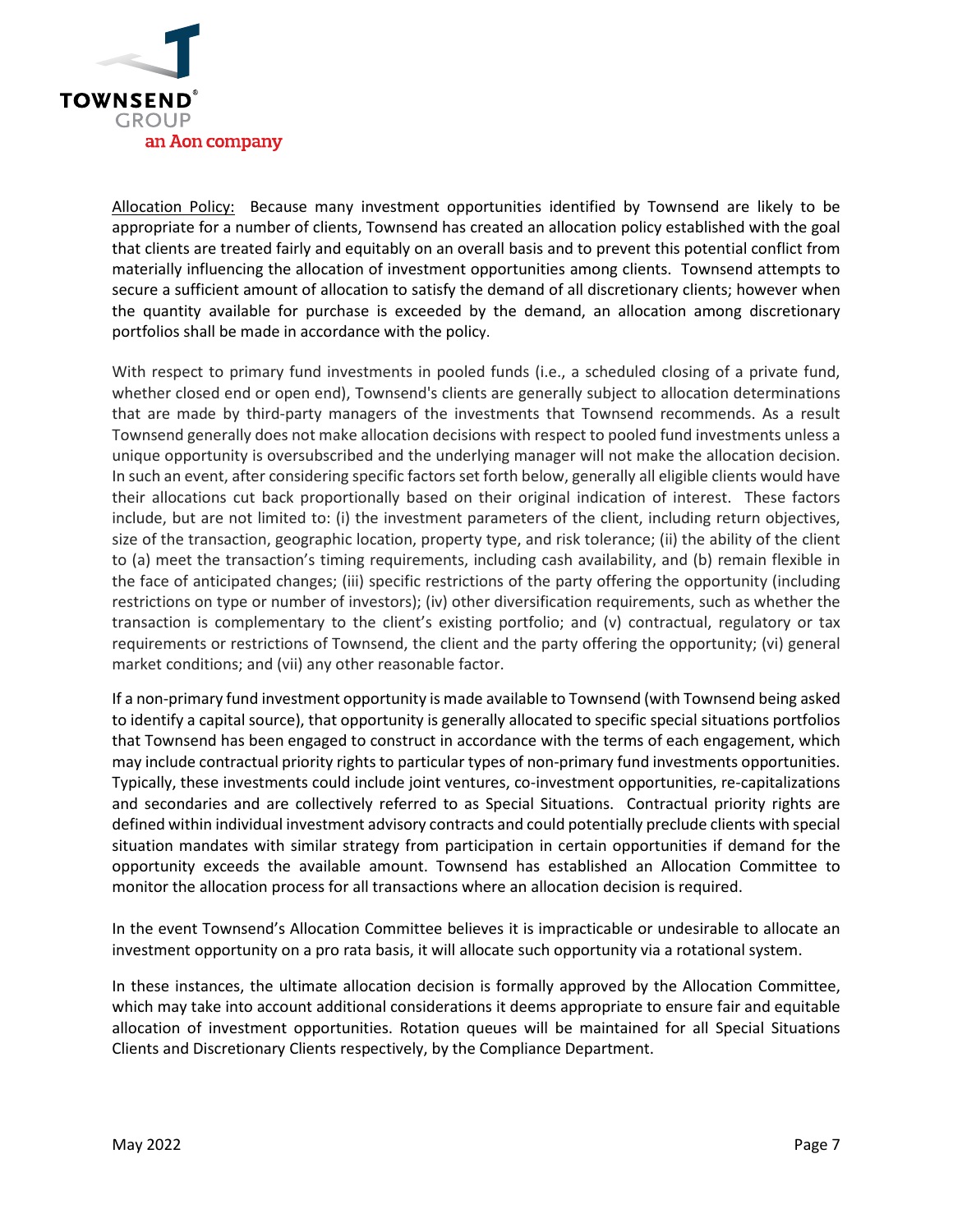

In each case above, ERISA caps on commitments by the manager/general partner and other factors may cause ERISA clients to be cut back disproportionately from non-ERISA clients. Townsend may be instructed by a client to review a specific opportunity made available exclusively to it. Such investment opportunities are not subject to an allocation decision by Townsend.

## **Item 7 – Types of Clients**

Townsend typically provides its investment services to:

- Domestic and foreign corporations and similar entities,
- State and municipal pension funds,
- Sovereign wealth funds,
- Foundations,
- Trusts,
- Endowments,
- Privately offered investment vehicles.

Investment Requirements: Townsend generally requires a \$50 million minimum account size for the acceptance of a separate account client, although exceptions may be made depending on the client and the investment strategy. Minimum portfolio size may also differ depending upon whether Townsend's engagement involves discretionary authority. Townsend's clients are generally required to be qualified purchasers, as defined in the Investment Company Act of 1940.

Private funds are U.S. and non-U.S. pooled investment vehicles that are offered to investors in a private offering exemption or in reliance on Regulation S under the Securities Act of 1933, as amended. Private funds typically are excepted from the definition of "investment company" pursuant to Section  $3(c)(1)$ ,  $3(c)(5)$  or Section  $3(c)(7)$  of the Investment Company Act. Private funds managed by Townsend may require investors to qualify as accredited investors, qualified clients and/or qualified purchasers.

This brochure is not an offer to invest in funds managed by Townsend.

#### **Item 8 – Methods of Analysis, Investment Strategies and Risk of Loss**

Methods of Analysis: In formulating its investment advice, Townsend takes into account:

- 1. The merits of each manager's investment strategy in light of economic, market and industry conditions,
- 2. The cohesiveness and effectiveness of each manager's key team and the quality of its broader organization,
- 3. The terms and conditions of each investment, which drive a manager's incentives and directly impact investor returns, and
- 4. A manager's historical returns.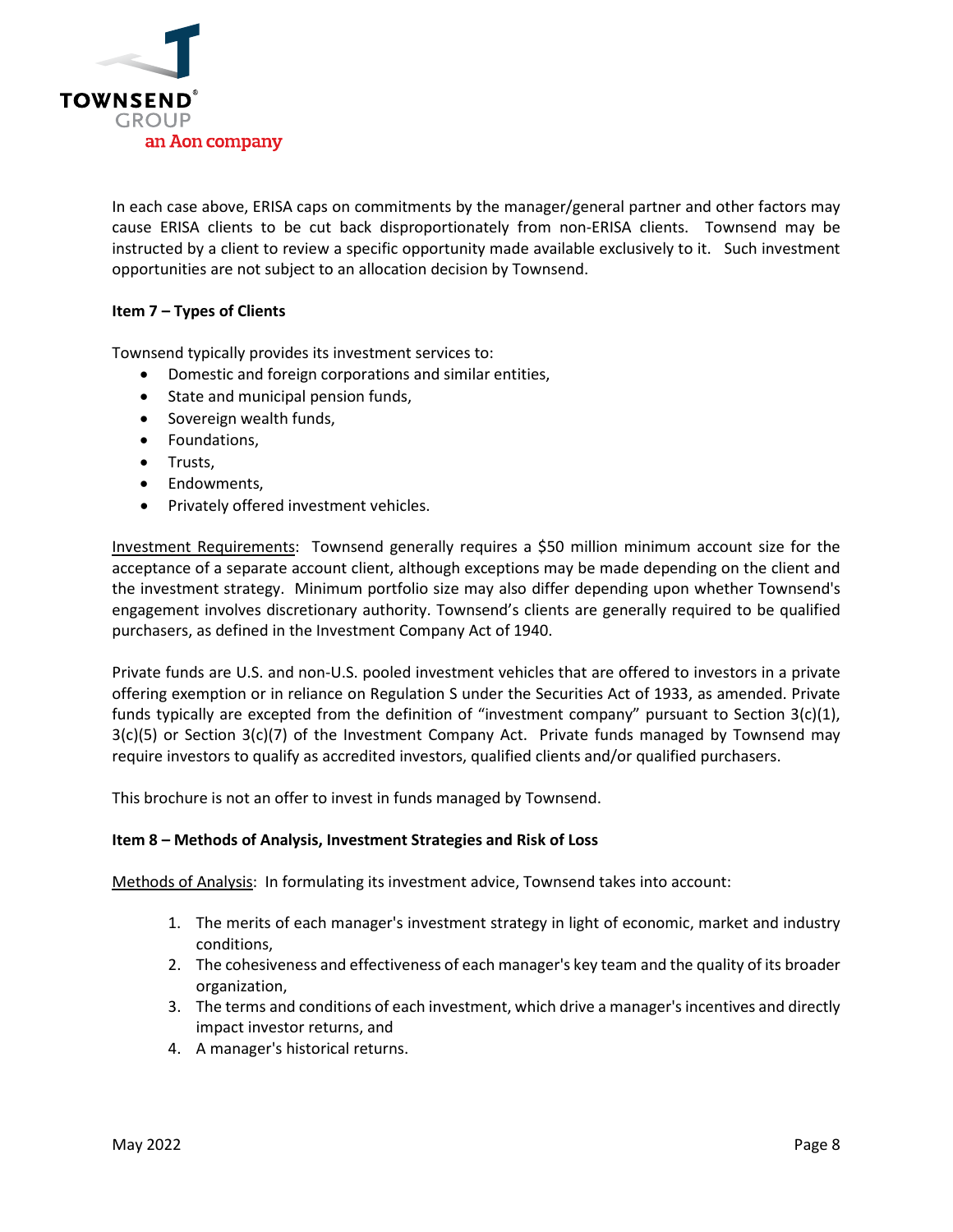

To facilitate its analysis, Townsend has developed a due diligence process through which it collects a variety of information about managers and the investments that they offer through a series of questionnaires and meetings, supplemented by additional due diligence on issues that are, or appear as though they may be, material.

Townsend has developed and maintains a database containing historical and targeted performance information regarding hundreds of private equity real estate funds. Information is collected and processed through a proprietary system developed by Townsend. Townsend believes that its strong presence in the industry allows it to collect and maintain a robust set of data. Information is collected through questionnaires that are provided to managers on a regular basis and when new funds are being offered.

Townsend also collects and reviews a wide variety of materials provided by sources in the real estate industry and by other third parties. These include, among others, materials related to:

- 1. Economic conditions,
- 2. Political and market conditions in geographic markets and sub-markets throughout the world,
- 3. Industry trends,
- 4. Interest rates and other financing terms, and
- 5. Statistics related to the performance of different types of real estate assets in different markets (such as vacancy rates and absorption, cap rates, new construction rates, demographic data, etc.).

Townsend also may receive market views and research provided by research teams affiliated with managers in which Townsend may direct investments.

As with all investing, investing in the securities recommended by Townsend involves a risk of loss that clients should be prepared to bear.

Risks Involved with our Methods of Analysis: Certain risks associated with an investment by any client we advise include, but are not limited to:

- *Investment Judgment and Market Risk:* The success of Townsend's investment programs depends, in large part, on correctly evaluating future price movements of potential investments. Townsend cannot guarantee that it will be able to accurately predict these price movements and that its investment programs will be successful or achieve its clients' investment objectives.
- *Financial Markets and Regulatory Change:* The instability pervading global financial markets has heightened the risks associated with the investment activities and operations of funds, including those resulting from a reduction in the availability of credit and the increased cost of short-term credit, a decrease in market liquidity and an increased risk of bankruptcy of third parties with which we work. Market disruptions in recent years and the increase in capital being allocated to funds and other alternative investment vehicles have led to increased scrutiny and regulation over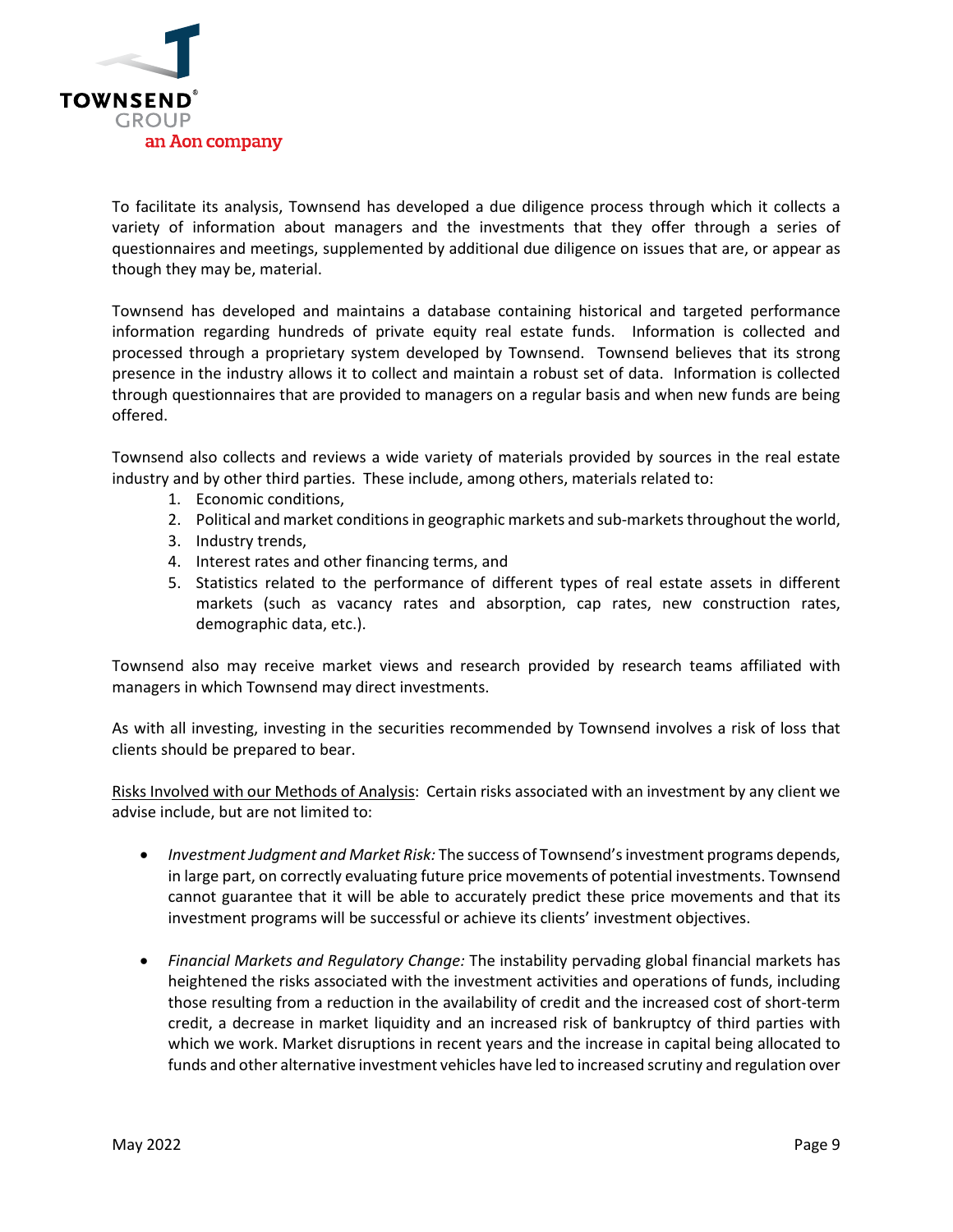

the fund and asset management industry. In addition, the laws and regulations affecting business continue to evolve unpredictably. Laws and regulations applicable to our clients, especially those involving taxation, investment and trade, can change quickly and unpredictably in a manner adverse to our clients' interests.

- *Dependence on Key Personnel:* Successful management of client assets will often depend on the continued employment or availability of certain key personnel at Townsend and the managers with which our clients invest. There is no assurance that such key personnel will remain or be able to carry on their current duties through the terms of the clients' investments.
- *Townsend Co-investment:* In many of its fund vehicles Townsend (or an affiliate) acts as General Partner with its own interest, and in some cases Townsend invests its own additional capital into the fund vehicle. In these cases Townsend has its own investment interest to consider along with the interest of its clients.

Risks Involved with the Securities in which We Invest: Most of Townsend's advice relates to privatelyoffered securities offered by partnerships that invest in real estate or real estate-related assets, such as debt instruments that are secured by real assets or operating companies (such as hotel chains) that rely heavily on real estate. Some funds that Townsend recommends use private REITs or other nonpartnership vehicles for tax structuring purposes. Other clients and funds hedge currency or other instruments. Where appropriate in light of a particular client's investment strategy, Townsend may also recommend third-party managers who purchase and manage individual properties or REIT securities portfolios through separate account relationships. On occasion, Townsend also recommends coinvestments or other direct investments when opportunities are presented by third-party managers or the client's mandate entails such services.

The types of investments described above, generally referred to as private equity real estate funds and other similar products ("RE Funds" or "funds"), are subject to various risks, including but not limited to:

- *Private offerings:* An investment in a privately offered commingled fund can be highly illiquid, is speculative and is not suitable for all investors. Investment in privately offered commingled funds is only intended for experienced and sophisticated investors that are willing to bear the high economic risks of the investment. Certain of these risks may include: loss of all or a substantial portion of the investment due to leveraging or other speculative practices; lack of liquidity (in that there may be no secondary market for the security and none expected to develop); volatility of returns; restrictions on transferring interests in the fund; potential lack of diversification and the resulting elevated risk; absence of information about valuations and pricing; complex tax structures and delays in tax reporting; and less regulation and higher fees than other types of investments including mutual funds.
- *Foreign Investments:* Townsend clients may invest in RE Funds or other products which invest in real estate assets outside the United States. With any investment in a foreign country, there exist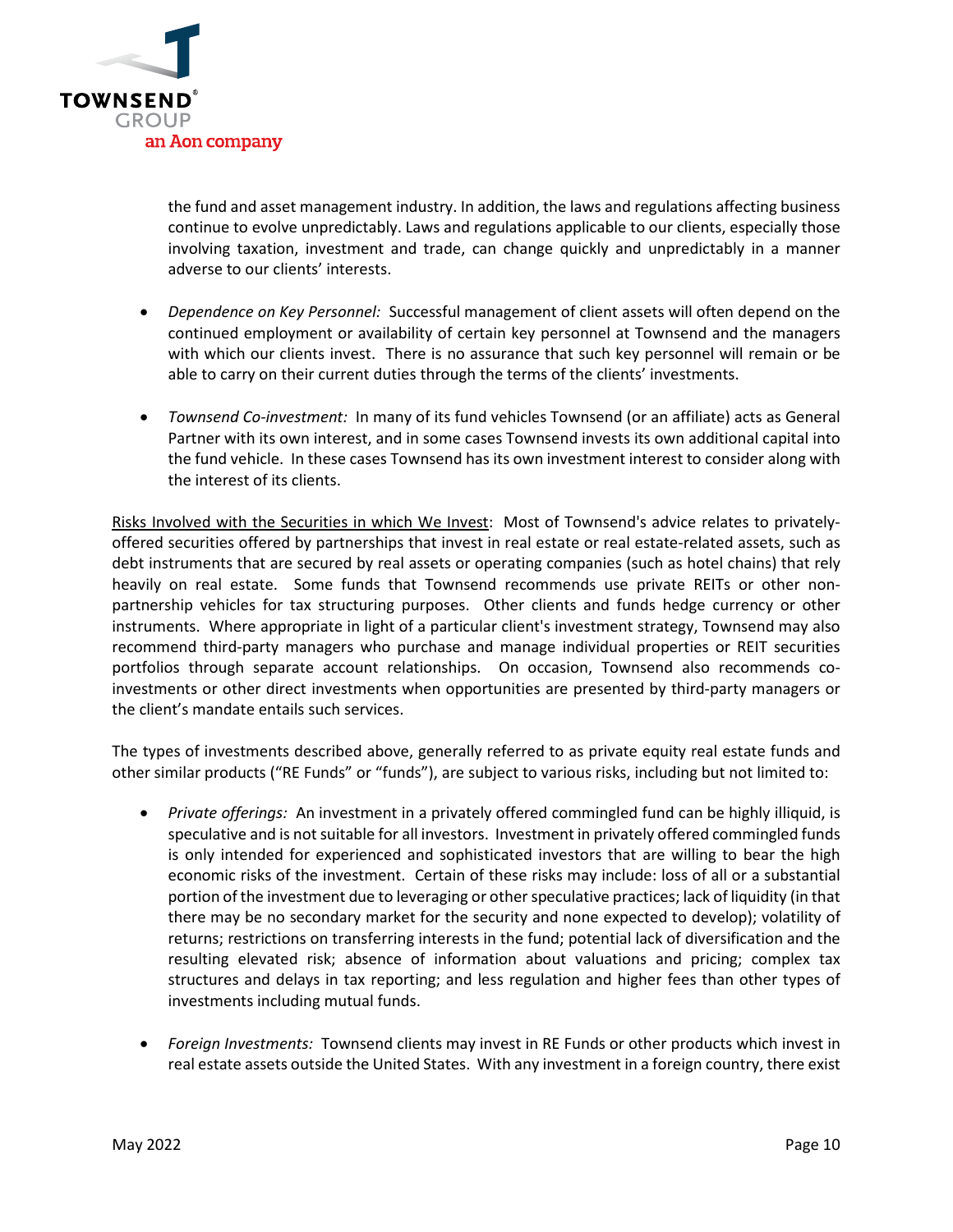

certain risks typically not associated with investing in U.S. assets. Such risks include, among other things, fluctuations in currency exchange rates, trade balances and imbalances and related economic policies, and the risk of adverse political or social developments, including nationalization, expropriation of assets, confiscatory taxation, economic or political instability or war.

- *Limited Operating History:*Although the investment professionals of Townsend have experience investing in private equity real estate funds of the type being considered for its clients, newer fund products and real estate funds will have a limited operating history. There can be no assurance that the objectives of the fund will be achieved. It also should be noted that past performance is not a guarantee of future results.
- *Dependence on RE Funds:* The ability of any of Townsend's clients to achieve their stated investment objectives will be highly dependent on the performance of the underlying RE Funds. Fund investments will generally be passive in nature, and, therefore, Townsend will have limited or no ability to control the day-to-day operation, including investment and disposition decisions, of the underlying RE Funds. As a result, the rates of returns to clients will primarily depend upon the results of investment decisions of third parties for which past performance is not a guarantee of future performance.
- *Lack of Management Rights:* Clients and investors will have no opportunity to control the day-today operation of Townsend's funds or the funds in which Townsend's clients invest, including investment and disposition decisions. Funds-of-funds managed by Townsend have no affiliation with any underlying RE Fund. Rather they are solely an investor in each fund, typically without special rights or privileges. Investors will have no contractual relationship with, nor any direct legal rights with respect to, any underlying RE Fund in which a fund-of-funds managed by Townsend invests.
- *Risks of Real Estate Investments:* Clients will invest in RE Funds which in turn invest directly in real estate, as well as companies or other entities engaged in various real estate-related businesses. Certain RE Funds will be enhanced return funds and high return funds that invest in non-core real estate assets that entail higher risk. As a result, a client's investment in RE Funds are subject to various risks associated with real estate investing generally, including but not limited to:
	- 1. *adverse changes in national or i*nternational economic conditions, including changes in interest rates;
	- 2. adverse local real estate market conditions, including real estate values and rental occupancy rates;
	- 3. the financial condition of tenants, buyers and sellers of properties;
	- 4. the promulgation and enforcement of governmental regulations relating to land use and zoning restrictions, environmental protection and occupational safety;
	- 5. the unavailability of mortgage funds that may render the sale of a property difficult;
	- 6. changes in real estate tax rates and other operating expenses;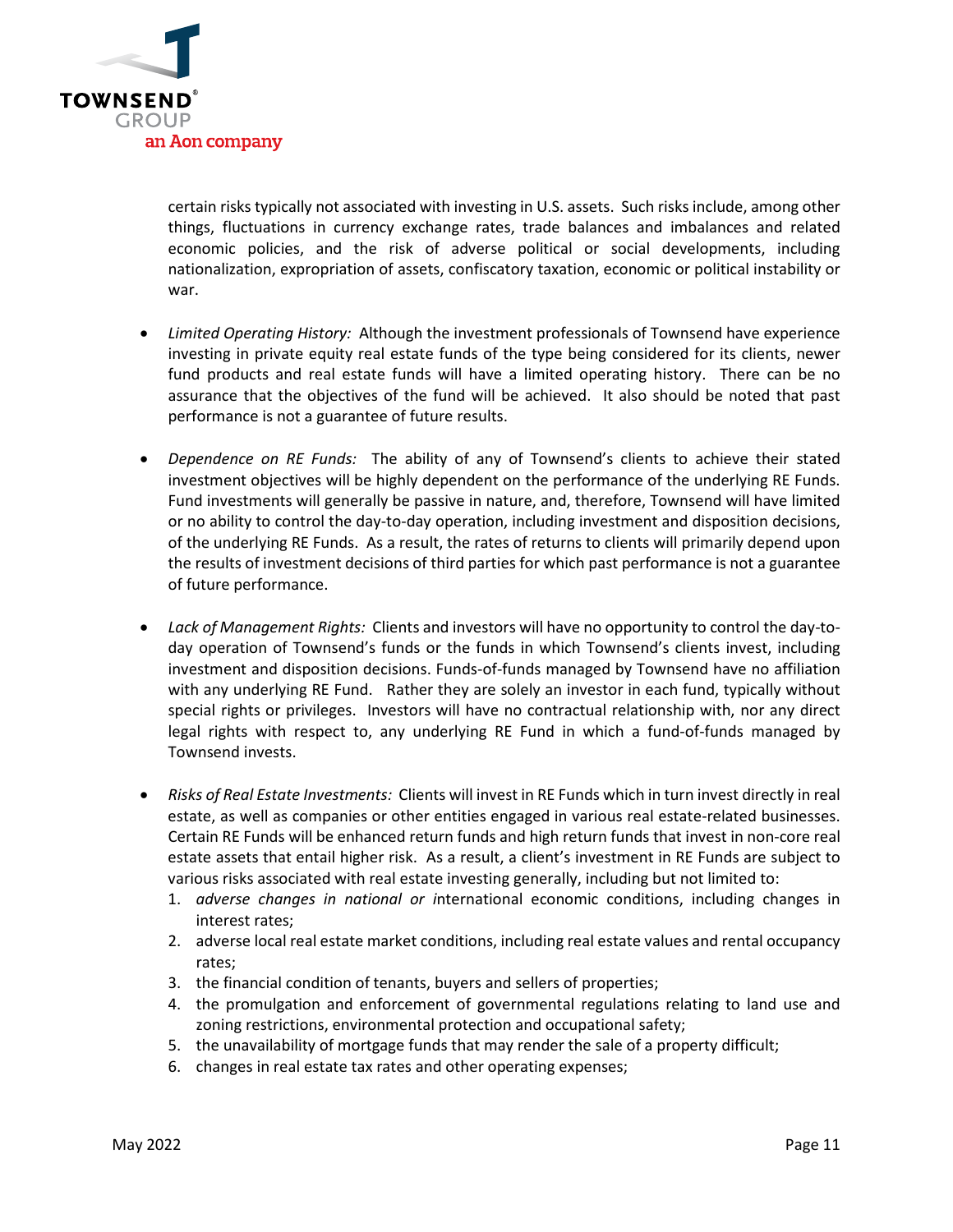

- 7. changes in demand for certain property types;
- 8. environmental claims arising in respect of real estate acquired with undisclosed or unknown environmental problems as to which inadequate reserves had been established;
- 9. uninsurable losses;
- 10. quality of maintenance, insurance and management services;
- 11. competition based on rental rates;
- 12. acts of God and natural disasters; and
- 13. other factors beyond the control of Townsend or the RE Funds.
- *Risks Associated with Commercial Mortgage Loans:*Townsend's clients may invest in real estate investments which in turn invest in commercial mortgage loans and other debt instruments. The value of such real estate investment's commercial mortgage loans will be influenced by changes in interest rates, the market demand for loans of certain terms and structures, and the historical rate of delinquencies and defaults experienced on the commercial mortgage loans and the severity of loss incurred as a result of such defaults. The factors influencing delinquencies, defaults and loss severity include:
	- 1. economic and real estate market conditions by industry sectors (e.g., multifamily, retail, office, etc.),
	- 2. the terms and structure of the mortgage loans, and
	- 3. any specific limits to legal and financial recourse upon a default under the terms of the mortgage loan.
- *Risks of Environmental Liabilities:* The investments made by the RE Funds in which Townsend's clients may invest and may subject such RE Funds to various risks stemming from environmental regulations. Under various federal, state and local laws, ordinances and regulations, an owner or operator of real property may become liable for the costs of removal or remediation of certain hazardous substances released on, about, under or in its property. Environmental laws often impose this liability without regard to whether the owner or operator knew of, or was responsible for, the release of hazardous substances. The presence of hazardous substances, or the failure to remediate hazardous substances properly, may adversely affect the owner's ability to sell or use real estate or to borrow outside funds using real estate as collateral. In addition, some environmental laws create a lien on contaminated property in favor of the government for costs it incurs in connection with the contamination. In addition to clean-up actions brought by federal, state and local agencies and private parties, the presence of hazardous substances on a property may lead to claims of personal injury, property damage or other claims by private plaintiffs. Should any of the properties in which a RE Fund invests become subject to an environmental liability, such investment will likely negatively impact the returns of the RE Fund and accordingly, the returns of the client.
- *Risks Associated with Mortgages:* RE Funds may use financing when the underlying real estate is purchased, such as a third party mortgage on the property. The terms of the mortgage may depend upon the prevailing mortgage rates at the time of purchase, the ability to obtain a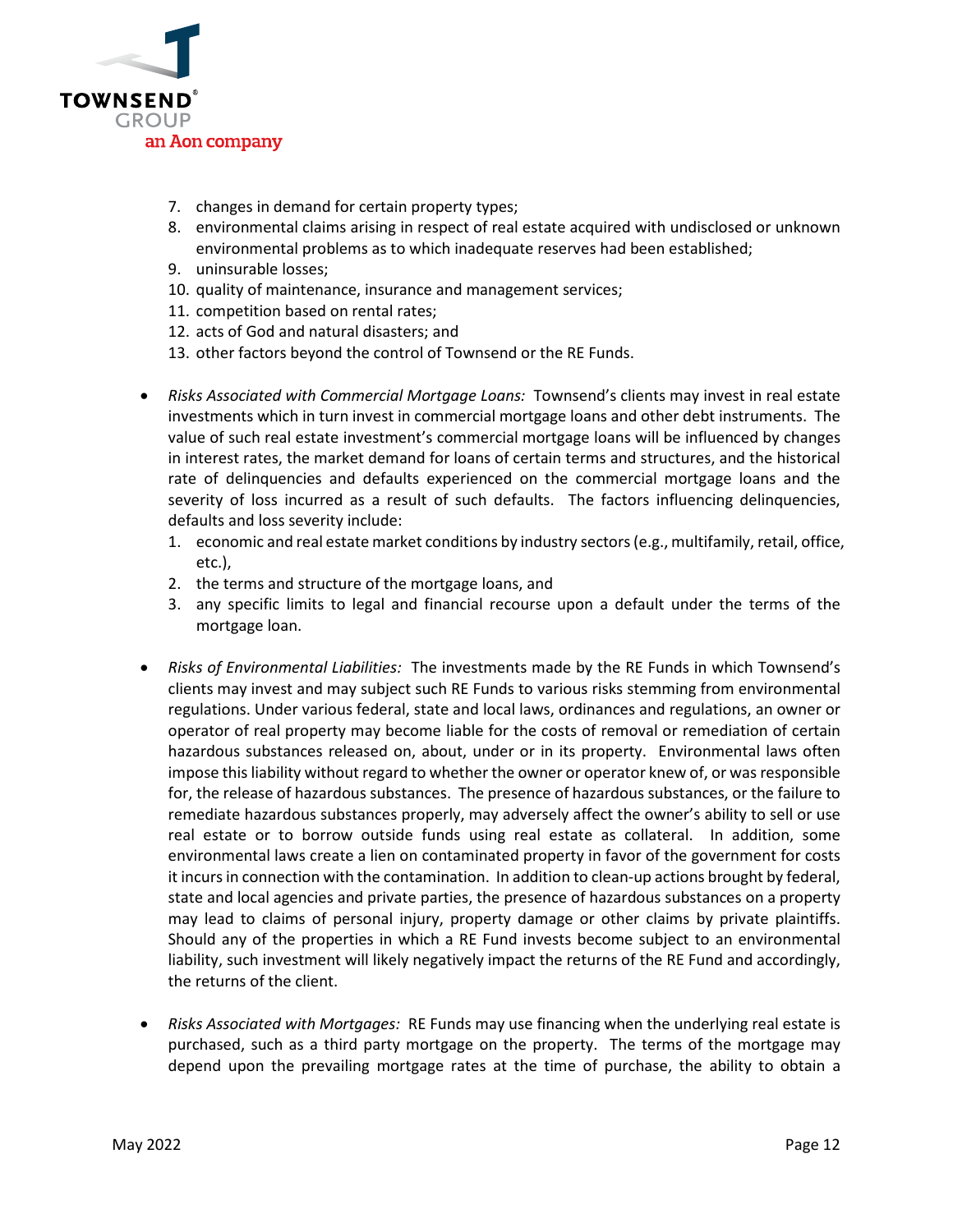

mortgage on the property, and lender-specific requirements, such as additional principal payments or terms and conditions regarding the property. If the loan becomes due before the property is sold, the new mortgage interest rate may be higher than the old rate. Net operating income derived from properties may be volatile, and decreases may result in difficulties in making debt service payments.

- *Uncertainty of Valuation:* Most RE Funds value their assets using a "fair market value" methodology dictated by their organizational documents, and the valuation methods used by different RE Funds will vary. The values of investments as determined under these methods do not necessarily reflect the price at which the investments could currently be sold in an arm's length transaction. Thus, measuring the performance of a RE Fund prior to the full realization of its portfolio involves substantial uncertainty. This can both limit the ability of a fund's investors to gauge the fund's ongoing performance and the ability of Townsend to evaluate the past performance of the managers of prospective RE Funds.
- *Illiquidity of the Investor's Investments in Funds:* A limited market exists for the securities in which Townsend's clients will invest, and the transferability of such RE Fund interests generally will be limited under the fund's governing documents and applicable law. Additionally, withdrawals may be either forbidden or subject to initial lock-out periods, specified times for requests and other limitations, which may prevent an investor from effecting a realization on its investment when expected or desired. RE Funds may also be prevented from making redemptions when the RE Fund is insolvent or would be rendered insolvent if the redemption were made. In the case of closed-end RE Funds, the client generally will hold the fund until its liquidation since an earlier sale, if allowed, may often times be achieved only at a discount.
- *Hedging:* Futures, options, and/or other derivative contracts and/or instruments may be used provided that such investments or contracts are entered into in order to hedge actual or prospective investments, positions or exposures in currency holdings of the client, including for hedging purposes of its interest rate and currency exchange exposure. The costs of hedging transactions will be an expense of the client. It may not be possible to hedge against a currency movement at an attractive price, for example where such movement is widely anticipated. As a result of the client's hedging policy, Townsend may, nevertheless, be required to enter into such transactions on behalf of the client. These instruments may lower the client's performance where the covered investment has eventually increased in value due to the covered risk. The client may be obliged to unwind its derivatives position at a loss, where the underlying covered assets have not yet been disposed of, thus not yet generating the symmetrical gain. The client may also be exposed to the risk of a counterparty defaulting under a derivative contract and therefore exposed to risk of losses in the event of the bankruptcy of a derivative counterparty. Further, when used for hedging purposes there may be an imperfect correlation between these instruments and the investment or market sectors being hedged. Transactions in over-thecounter derivatives may involve additional risk, as there is no exchange market on which to close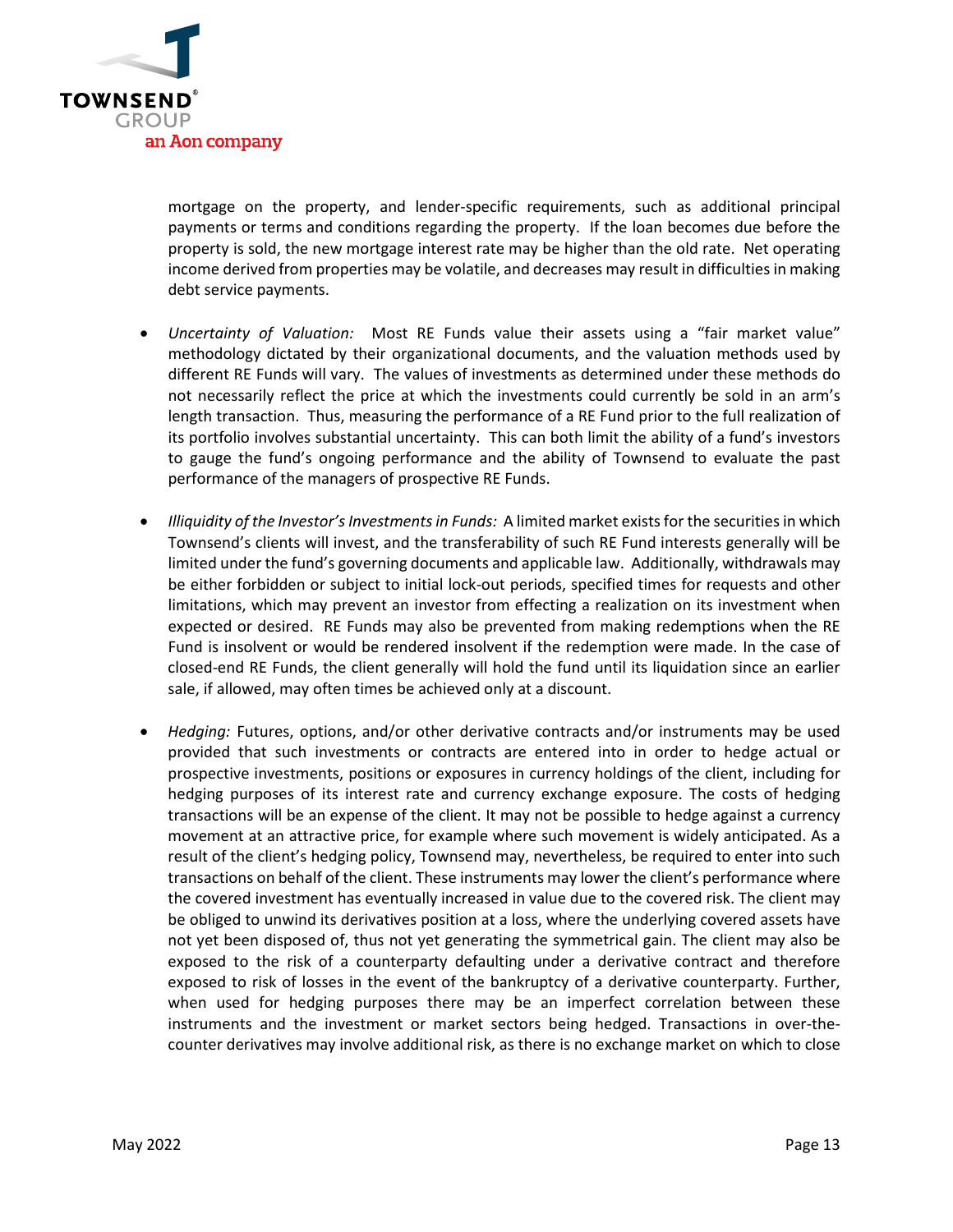

out an open position. It may be impossible to liquidate an existing position, to assess the value of a position or to assess the exposure to risk.

- *Taxation:* Investors generally will be allocated a portion of the taxable income of a RE Fund in which they invest, regardless of whether they receive current distributions from such funds. If the distributions from a fund are insufficient, the investors could incur taxable income without a corresponding receipt of cash. Investors are often given the opportunity to elect to reinvest distributions made to them by the fund. A limited partner that so elects to reinvest will therefore not receive any cash to cover taxable income from the fund, unless such limited partner requests a redemption which is also subject to restrictions as discussed above. In addition, there is a risk that certain REITs may fail to qualify for pass-through of income under federal tax law.
- *Liability for Return of Certain Distributions:* Under the laws of many states, investors will generally not incur personal liability for the liabilities and obligations of a fund in excess of their unfulfilled obligation to make capital contributions. However, in the event that a given fund is unable otherwise to meet its obligations, the investors in that fund may be required to repay to the fund or to pay to creditors of the fund distributions previously received to the extent such distributions are deemed to have been wrongfully paid to them (e.g., distributions paid while the fund was insolvent). In addition, the investors may be required to repay to the fund any amounts distributed that are required to be withheld by the fund for tax purposes, Furthermore, the governing agreements often provide that participating investors may be required to return certain distributions. In the case of a fund managed by Townsend, to the extent that the fund is required to return to a RE Fund any distributions made by that RE Fund to the fund, each of the investors will be required to return a corresponding amount of distributions paid to the investors by the fund.
- *Absence of Recourse to the General Partner:* Governing documents often limit the circumstances under which a general partner, manager and their affiliates can be held liable to a RE Fund or a fund-of-funds. As a result, investors may have a more limited right of action in certain cases than they would otherwise have in the absence of this provision.
- *Possibility of Future Terrorist Activity:* The terrorist attacks of September 11, 2001 disrupted the global financial and insurance markets and negatively impacted the global economy in general, increasing many of the risks noted herein. The investments of the RE Funds or the areas in which they are located could be subject to future acts of terrorism. In addition to the potential direct impact of any such future act, future terrorist attacks and the anticipation of any such attacks could have an adverse impact on the U.S. or non-U.S. financial and insurance markets and economy, thus harming leasing demand for and the value of the RE Fund's investments. It is not possible to predict the severity of the effect that such future events would have on the financial and insurance markets and economy or the RE Funds' properties. These events may have a negative effect on the business and performance results of one or more of the RE Funds' investments or subsequently acquired investments, including increased insurance premiums and deductibles and limiting available insurance coverage for the RE Fund's investments.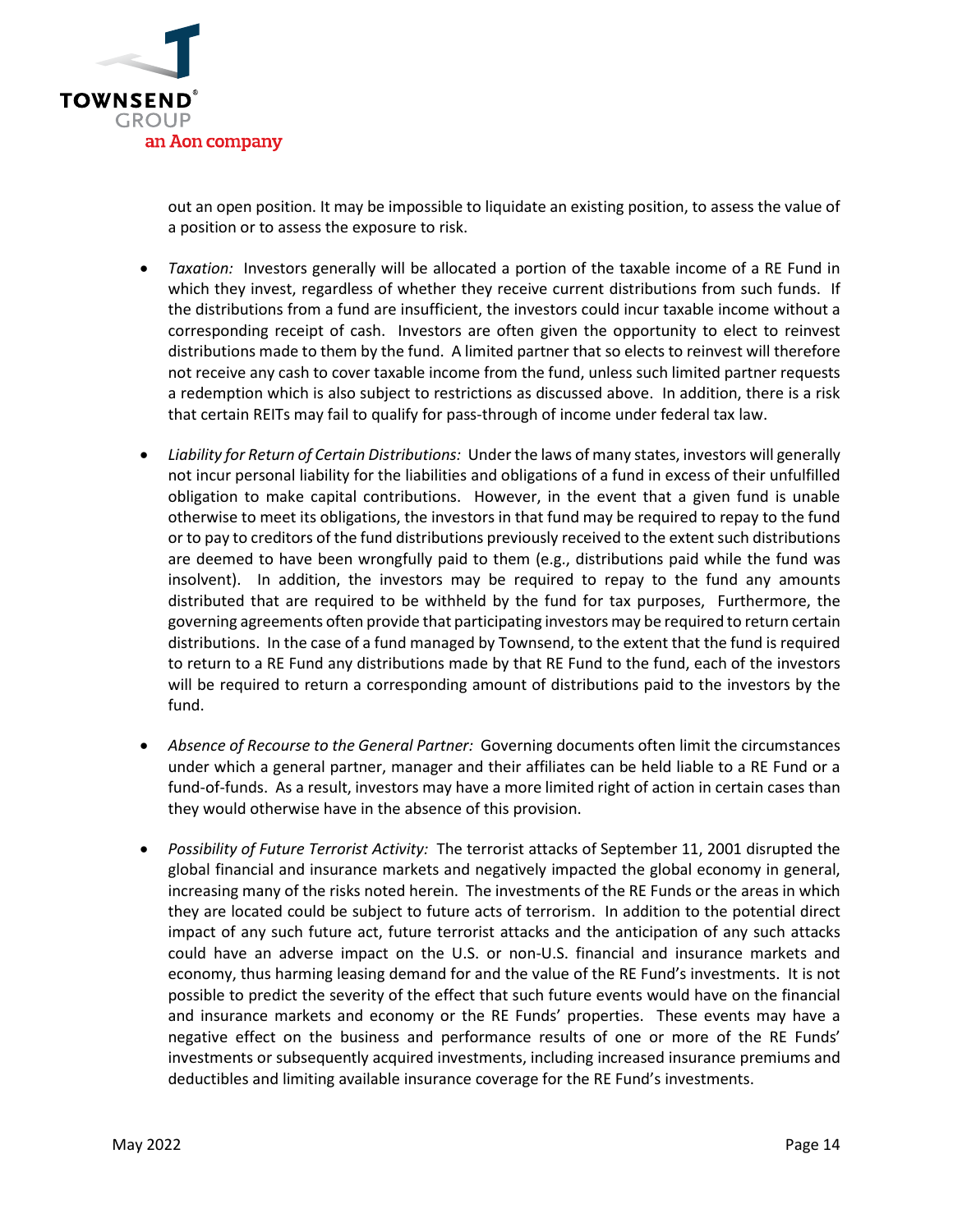

- *Insurance May Not Cover All Losses:* Uninsured and underinsured losses could harm the fund-offunds' or RE Funds' financial condition, results of operations and ability to make distributions to its investors. Various types of catastrophic losses, such as losses due to wars, riots, nuclear reaction, terrorist acts, earthquakes, floods, hurricanes, pollution or environmental matters, generally are either uninsurable or not economically insurable or may be subject to insurance coverage limitations, such as large deductibles or co-payments. In the event of a catastrophic loss, the fund-of-fund's or RE Fund's insurance coverage may not be sufficient to cover the full current market value or replacement cost of its lost investment. Should an uninsured loss or a loss in excess of insured limits occur, a fund-of-funds or RE Fund could lose all or a portion of the capital it has invested in an investment, as well as the anticipated future revenue from the investment. In that event, a fund-of-funds or RE Fund might nevertheless remain obligated for any notes payable or other financial obligations related to the investment, in addition to obligations to the fund-of-fund's or RE Fund's ground lessors, franchisors and managers. Inflation, changes in building codes and ordinances, environmental considerations, provisions in loan documents encumbering the portfolio properties pledged as collateral for loans, and other factors might also keep the fund-of-fund or RE Fund from using insurance proceeds to replace or renovate an investment after it has been damaged or destroyed. Under those circumstances, the insurance proceeds the fund-of-fund or RE Fund receives might be inadequate to restore the Fund's or RE Fund's economic position on the damaged or destroyed investment.
- *Certain Risks Associated with Cybersecurity*: Investment advisers, including Townsend, must rely in part on digital and network technologies (collectively, "cyber networks") to conduct their businesses. Such cyber networks might in some circumstances be at risk of cyber attacks that could potentially seek unauthorized access to digital systems for purposes such as misappropriating sensitive information, corrupting data, or causing operational disruption.

Cyber attacks might potentially be carried out by persons using techniques that could range from efforts to electronically circumvent network security or overwhelm websites to intelligence gathering and social engineering functions aimed at obtaining information necessary to gain access. Townsend maintains a cybersecurity policy and certain technical and physical safeguards intended to protect the confidentiality of its internal data. Nevertheless, cyber incidents could potentially occur, and might in some circumstances result in unauthorized access to sensitive information about Townsend or its clients as Townsend does not directly control the cyber security systems of issuers or third party service providers.

• *COVID Risk Factor:* The full extent of the impact and effects of the recent outbreak of the COVID-19 on the future financial performance of the Company, as a whole, and, specifically, on its investments, real estate acquisitions, construction and tenants of real estate properties are uncertain at this time. The impact will depend on future developments, including, among other factors, the duration and spread of the outbreak, along with related travel advisories and restrictions, the recovery time of the disrupted supply chains, the consequential staff shortages,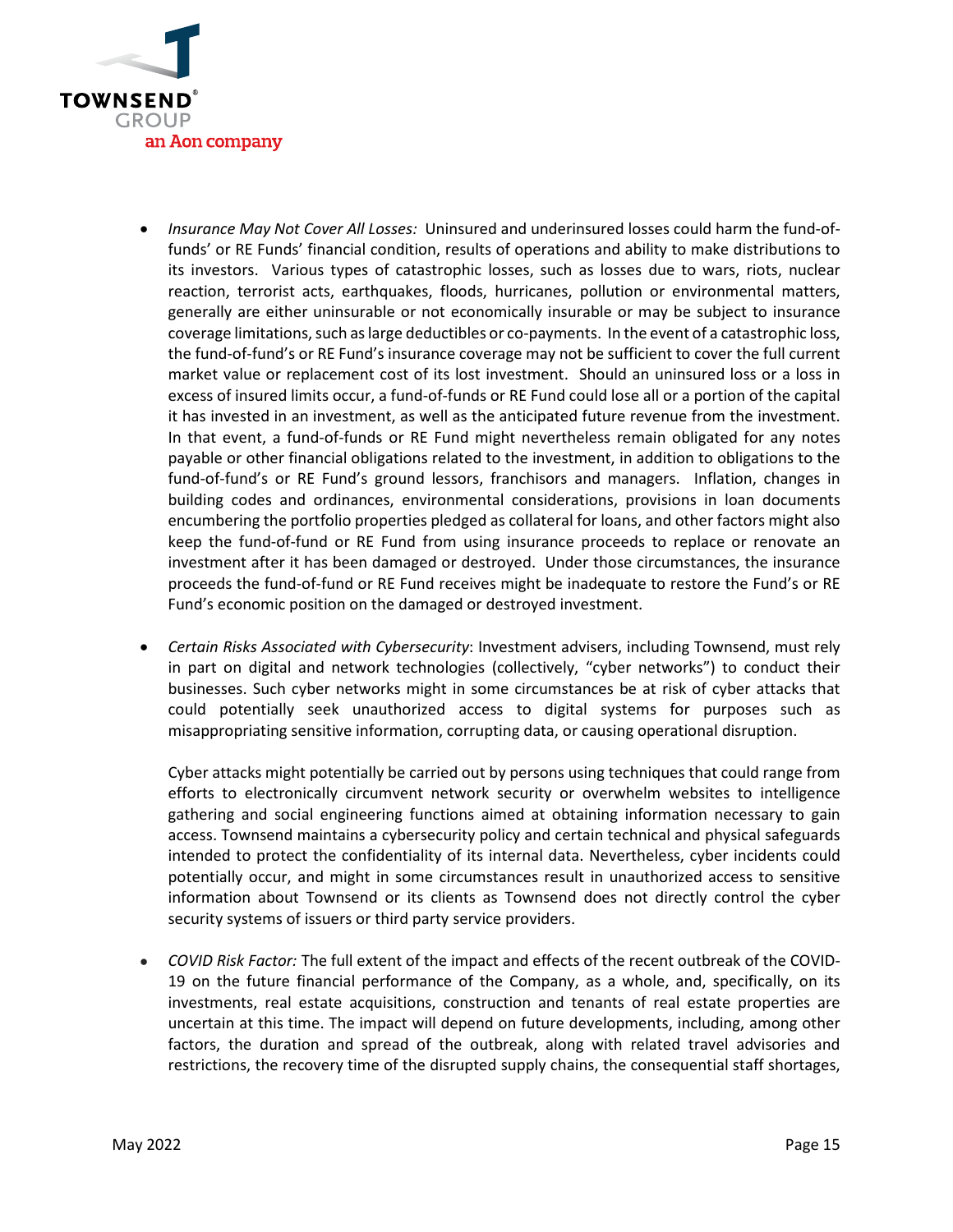

and production delays, and the uncertainty with respect to the accessibility of additional liquidity or to the capital markets. The outbreak could have a continued adverse impact on economic and market conditions and trigger a period of global economic slowdown. The rapid development and fluidity of this situation precludes any prediction as to the ultimate adverse impact of COVID-19.

All potential factors are uncertain, not reasonably quantifiable, nor estimable at the time of this filing. Below are an illustrative but not exhaustive itemization of potential adverse consequences:

- Jurisdictional differences in governing law, as some states and local jurisdictions have issued "stay at home" orders, some have not, and there are variances among the permitted activities under each "stay at home" order.
- Many of these orders prohibit the removal of tennants for failure to pay rent, which can result in tennants occupying rented space without income generated for our funds and investments. As a result, properties revenue and cash flow are uncertain as the status of rental payments and the amounts the tenant base can actually pay are uncertain.
- Properties that are mortgaged may suffer defaults, while other mortgages may not if a property owner temporarily halts evictions depending on legislative incentives.
- Closure of facilities and reduced staffs for properties may adversely affect the profitability of such properties. At many multifamily properties, no common areas are open and operating. It is unclear when such areas will reopen and whether what the operating costs of common areas will be going forward. In some jurisdiction, only essential employees are allowed onsite (usually manager and maintenance). As a result, leasing tours have gone virtual and it is unclear what this has done to ability to lease.
- The impact of COVID-19 on the exit strategy for property owners is not known. Buyers who were previously in the market may exit, others may enter, so the total impact on buyer pools may decrease, temporarily or long term.

## **Item 9 – Disciplinary Information**

Not applicable.

## **Item 10 – Other Financial Industry Activities and Affiliations**

Townsend Group Europe Ltd. is a wholly owned subsidiary of Townsend, is based in London, and is registered and authorised with the Financial Conduct Authority as an investment adviser.

Some affiliates of Townsend serve as the general partners of certain funds listed in response to Item 7(B) of Part I of Form ADV.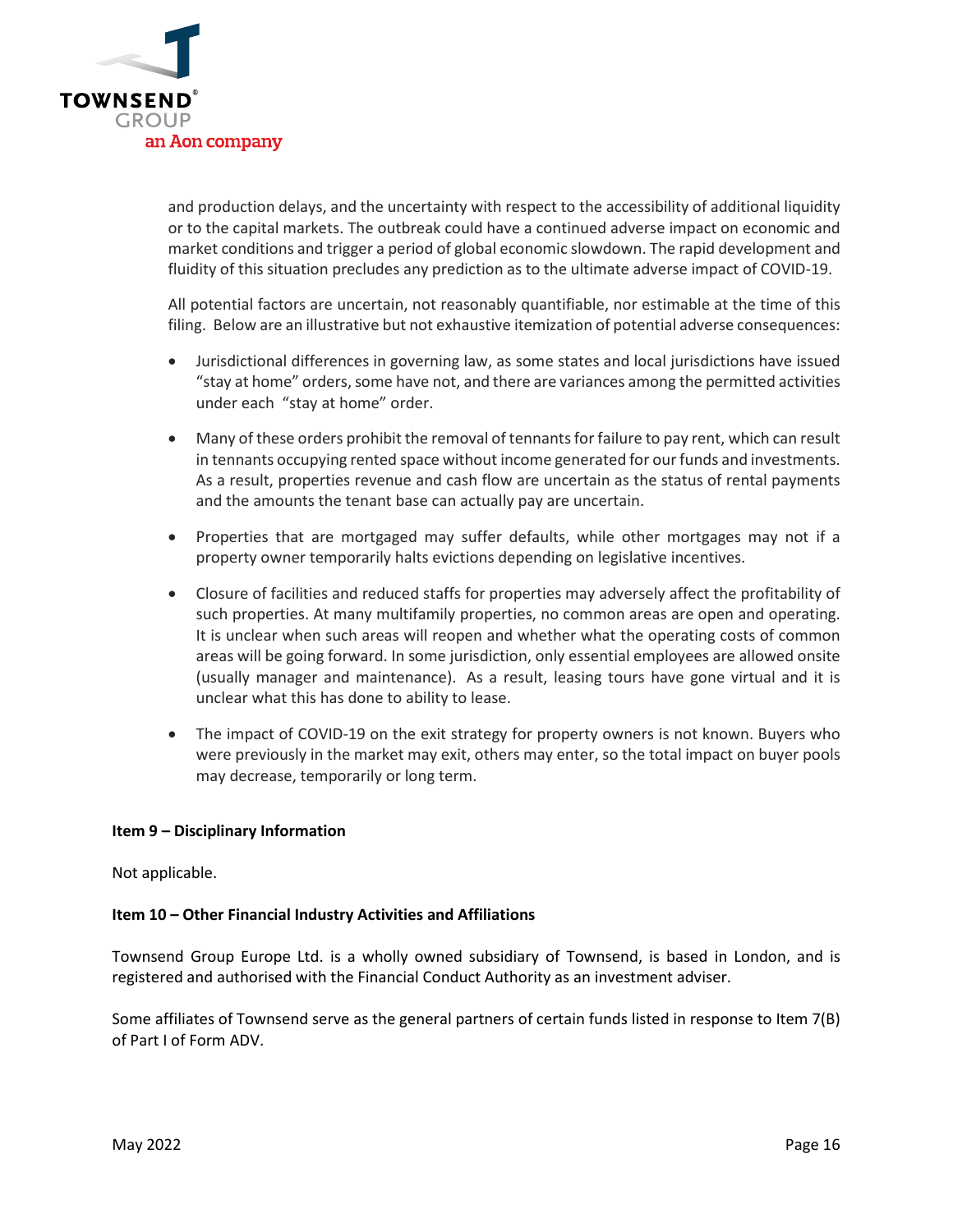

Aon Securities LLC, an indirect subsidiary of our ultimate parent, Aon Plc, is a broker-dealer registered under the Securities Exchange Act of 1934 as amended, and is a member of the Financial Industry Regulatory Authority ("FINRA"). Aon Securities LLC is also registered with the Securities and Exchange Commission as an investment adviser.

Aon Investments USA Inc. is an investment adviser registered with the Securities and Exchange Commission, and, like Townsend, is a wholly owned subsidiary of Aon Consulting, Inc.

Townsend has entered into intercompany agreements with its investment advisory affiliate, Aon Investments USA Inc. to perform administrative services necessary for the operation of their products in real estate, infrastructure, and private credit.

Townsend has entered into an agreement with Foreside Fund Services, LLC (Foreside). Foreside is a broker-dealer registered under the Securities Exchange Act of 1934 as amended, and is a member of the Financial Industry Regulatory Authority ("FINRA"). Foreside services to Townsend include the licensing of certain Townsend employees as registered representatives as well as the Marketing Activities of those registered representatives.

Townsend and its management persons are not registered or in the process of registering as a futures commission merchant, commodity pool operator, commodity trading adviser, or an associated person of any of these.

## **Item 11 – Code of Ethics, Participation or Interest in Client Transactions and Personal Trading**

Code of Ethics: Townsend has adopted a Code of Ethics pursuant to Rule 204A-1 under the Investment Advisers Act of 1940. The Code of Ethics:

- 1. Reminds employees and other Townsend representatives of their fiduciary obligations to Townsend's clients,
- 2. Memorializes and fosters Townsend's general standards of business conduct and requires compliance with both the letter and the spirit of the federal securities laws,
- 3. Provides guidance for dealing with certain potential conflicts of interest,
- 4. Requires Access Persons to report certain personal securities transactions and holdings to Townsend's Chief Compliance Officer or his/her designee in accordance with the Investment Advisers Act of 1940,
- 5. Requires Access Persons to pre-clear certain securities,
- 6. Requires employees to report violations, and
- 7. Imposes additional record keeping requirements.

A copy of Townsend's Code of Ethics is available to clients or prospective clients upon request.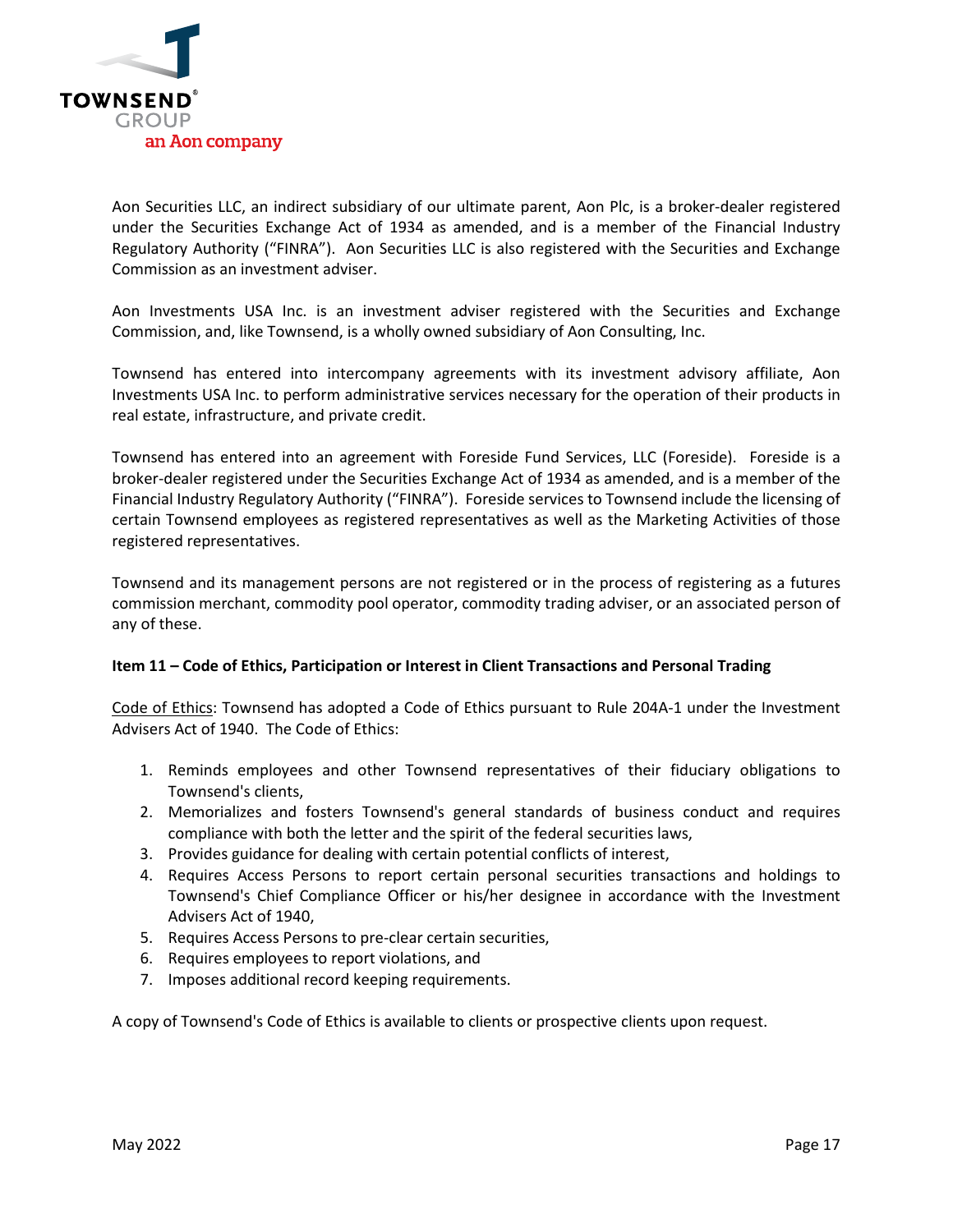

Adviser Interest in Investment Products: Townsend may have the following interest in investment products which it may recommend to clients:

- 1. Townsend acts as investment manager for investment partnerships that are identified in Part I of its Form ADV. An affiliate of Townsend may also serve as the general partner of those limited partnerships. These limited partnerships often invest alongside Townsend's other clients. Therefore, some of Townsend's related persons indirectly buy or sell (through the limited partnerships that Townsend manages) securities that are recommended to clients. Depending on the type of investment being made and the particular needs of different clients, recommendations to clients may not always be made at the time that limited partnerships managed by Townsend acquire an interest.
- 2. Townsend directors, officers, employees and related persons may also directly invest in or alongside securities that are recommended to clients.
- 3. Townsend may waive certain fees in return for an interest in certain of its fund products.
- 4. Under certain circumstances Townsend may convert its general partnership interest to limited partnership interest in certain of its fund products.
- 5. An affiliate of Townsend may serve as the general partner of a private fund advised by Townsend and in which a client may invest.

Controls to manage conflicts of interest: Townsend applies several protections to mitigate conflicts:

Investments that Townsend recommends generally constitute "limited offerings" under the Securities Act of 1933, as amended. As a result, Townsend's supervised persons generally do not qualify for such investments. While generally permitted, any such investment by a Townsend related person is subject to pre-approval under Townsend's Code of Ethics. Additionally, such transactions must be reported on required trading and holding reports in accordance with Townsend's Code of Ethics. Industry related investments by Townsend related persons are subject to additional analytics and approvals of the Townsend Compliance Committee.

Townsend maintains an Insider Trading Policy to help ensure compliance with applicable securities laws. In addition, Townsend maintains a Policy Regarding Conflicts of Interest and a Code of Ethics that: (i) reminds employees of Townsend's fiduciary duties, which include (among others) a duty of utmost good faith and undivided loyalty and an obligation to provide disinterested advice; (ii) reminds employees and other Townsend representatives of their obligations to Townsend's clients, (iii) memorializes and fosters Townsend's general standards of business conduct and requires compliance with both the letter and the spirit of the federal securities laws, (iv) provides guidance for dealing with certain potential conflicts of interest, (v) requires certain employees to report their personal securities transactions and holdings to Townsend's Chief Compliance Officer or his/her designee in accordance with the Investment Advisers Act of 1940, (vi) requires Access Persons to pre-clear certain securities, (vii) requires employees to report violations and (vii) imposes additional record keeping requirements.

See Item 6, page 6 for additional controls concerning Investment Committee process and Allocation Policy.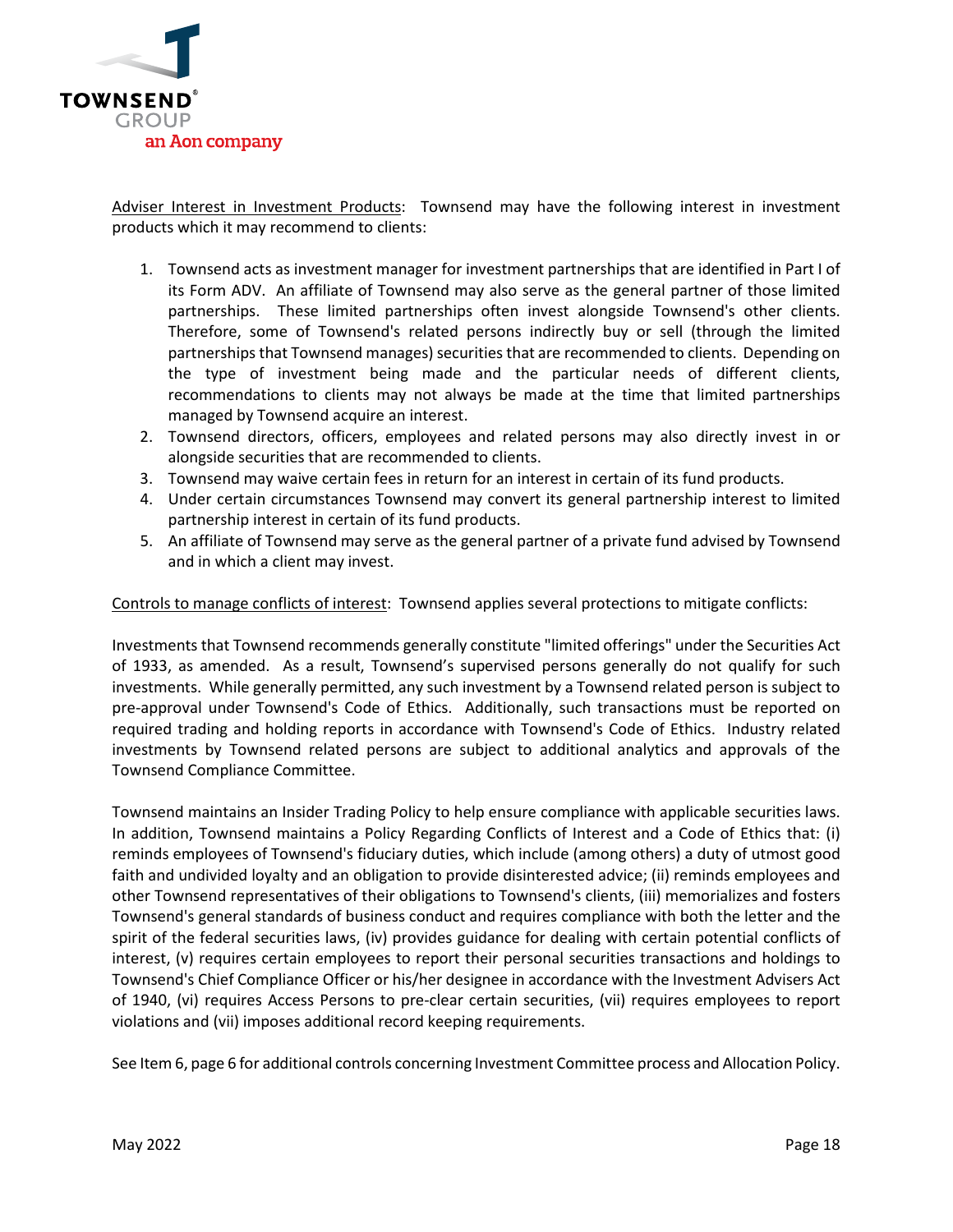

#### **Item 12 – Brokerage Practices**

Due to the fact that most of Townsend's advice relates to privately offered securities in partnerships that invest in real estate or real estate related assets, Townsend generally does not arrange trades with any broker or dealer. Occasionally Townsend may recommend the purchase of a secondary interest in a privately offered security being offered by a third party intermediary, or may utilize a third party intermediary to sell a secondary interest in a privately offered security on behalf of a Townsend client. In such cases, the relevant client may be required to pay a fee to the third party intermediary offering the interest on behalf of a seller or selling the interest on behalf of the client. If it were necessary to engage a broker-dealer, Townsend may permit the client to direct the brokerage, in which case Townsend may be unable to achieve the most favorable execution of the client's transaction. The result of this could be more costs and / or less favorable prices for the client.

While Townsend does not engage in practices generally considered "cross trading" and does not engage in trades of securities between itself (or a subsidiary) and its clients, on rare occasion Townsend may believe a transfer of interests between clients is advantageous for the clients involved and will facilitate a transfer if conditions are met. Townsend does not accept fees or commissions of any kind for arranging such transfers.

Townsend often aggregates the purchase and sale of securities for multiple client accounts. Townsend is in the position to better negotiate the pricing and obtain efficiencies on a privately offered security when client investments are aggregated.

## **Item 13 – Review of Accounts**

Review of Reports: Townsend conducts a review of client accounts on a periodic basis. Each quarter, Townsend's Investment Performance System ("TIPS") generates a performance measurement flash report ("flash report") that summarizes the following for most client accounts that receive investment management services:

- 1. Funding status
- 2. Performance
- 3. Cash flow activity
- 4. Property type and location diversification
- 5. Other measurements that are relevant to assessing performance and composition of a client's portfolio

Performance data is collected at the individual investment level from the investment managers themselves. The performance data information is reviewed by Townsend's performance measurement department, and analyst or associate assigned to the client team, and further reviewed by a senior investment staff member assigned to the client.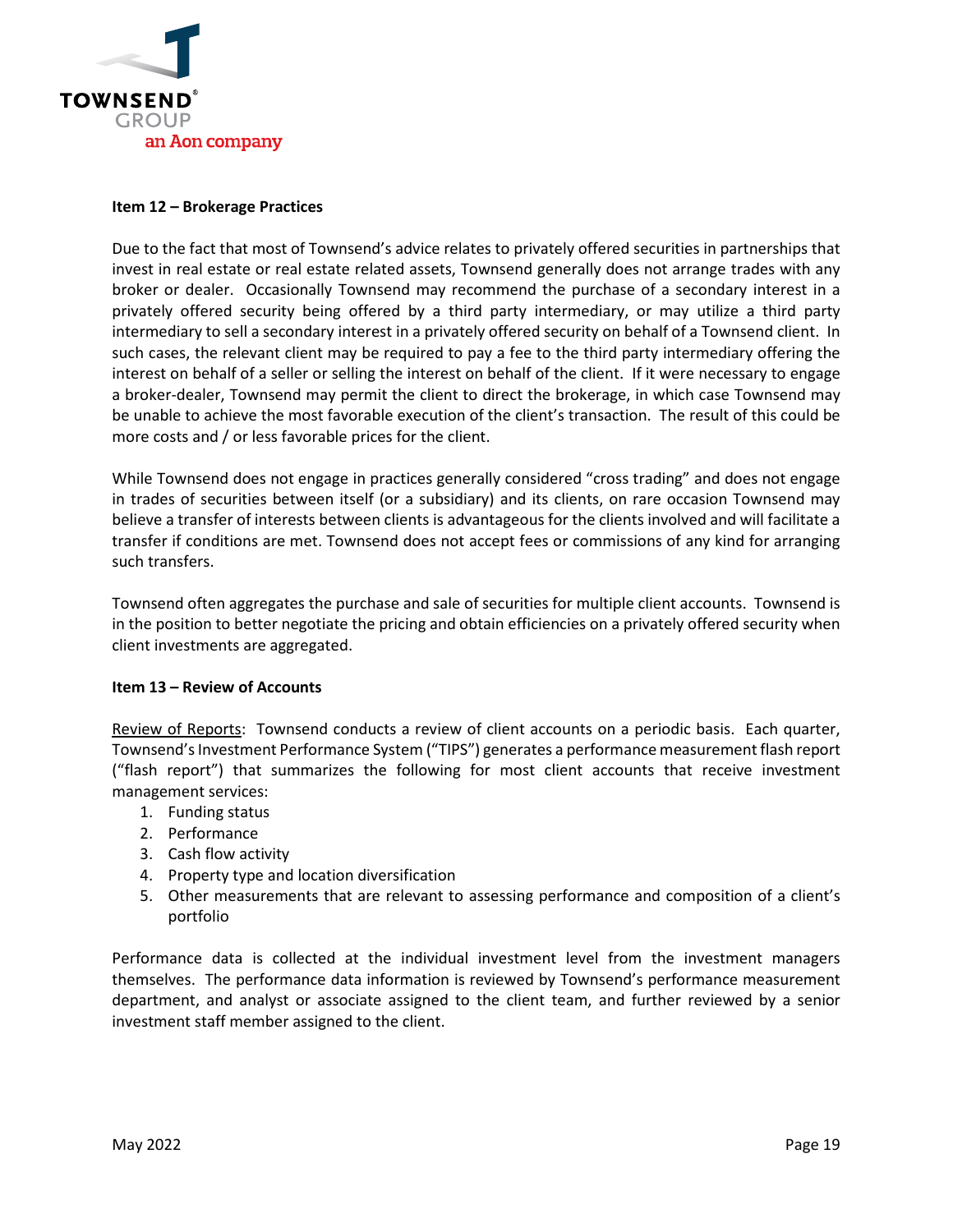

Client accounts are reported at the investment level, composite level and total client portfolio level within the flash reports. Preliminary flash reports are typically generated 60 days following the end of each quarter. Full flash reports and a performance review of the client account are typically generated 90 days following the end of each quarter and then subsequently delivered to clients. Performance reviews of client accounts are conducted by at least one analyst or associate and at least one senior investment staff member, with the assistance of Townsend's performance measurement department. The results of these reviews are delivered in writing to clients quarterly, with an annual review delivered after the end of the fourth quarter.

In addition to the quarterly reporting described above, any time a new investment decision is considered, Townsend conducts additional reviews to ensure that the proposed investment will meet the client's needs in light of (i) its strategy, (ii) applicable guidelines and restrictions and (iii) the composition of its existing portfolio. These reviews are performed by at least one investment professional that is responsible for the client, and are considered as part of any investment decision.

Finally, at least one senior investment staff member and at least one analyst or associate monitors each client's portfolio on a continuing basis including significant events (acquisitions, dispositions, financings, turnover of key manager personnel, etc.).

## **Item 14 – Client Referrals and Other Compensation**

On occasion Townsend may compensate individuals or firms for client referrals in accordance with Rule 206(4)-3 under the Investment Advisers Act of 1940. Such compensation generally occurs in three select instances:

*Employees and Affiliates*: Townsend may compensate its (or an affiliate's) employees or affiliates for client referrals. Where necessary these employees and affiliates will either be an associated person of a registered broker or will themselves register as a broker.

*Third Party Firms or individuals*: Townsend is a party to agreements for the furnishing of introductory services with certain third-party firms who may introduce to Townsend certain potential investment advisory clients who would qualify as "qualified purchasers" as defined in the Investment Company Act of 1940 and "accredited investors" as defined in Regulation D under the Securities Act of 1933 and/or "qualified clients" as defined under the Investment Advisers Act of 1940.

*Co-Managed or Separately Managed Feeder Funds*: Certain feeder funds that invest in private funds managed by Townsend may be managed by unaffiliated third parties who act as the general partner or manager of the feeder fund and who may receive a portion of the management fee and/or the incentive allocation. These feeder funds may also have agreements with unaffiliated third parties to introduce investors to the feeder funds.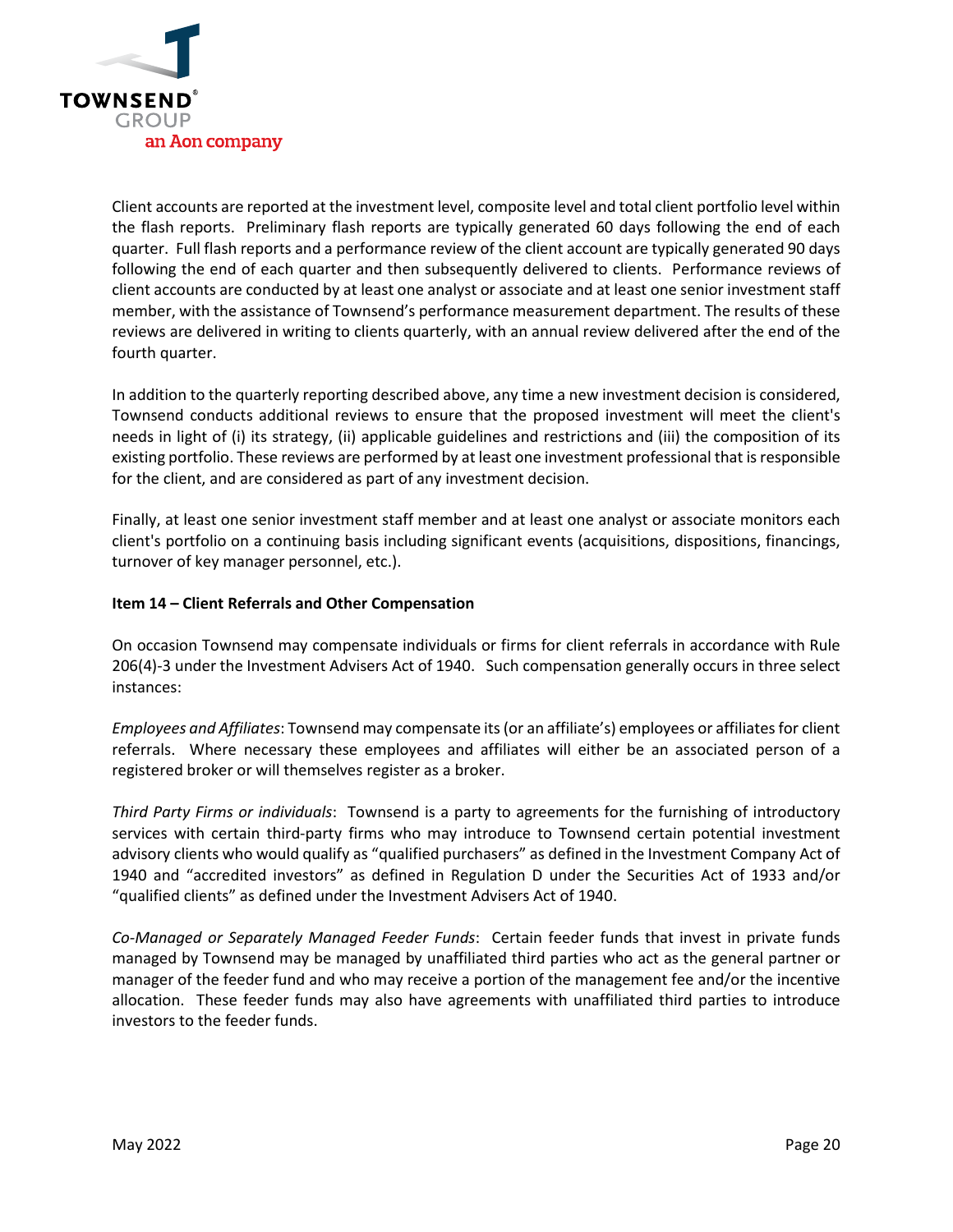

Townsend may receive incidental benefits from third-party managers, including, but not limited to, free attendance at conferences or seminars sponsored by such managers, attendance at advisory board meetings, travel, hotel and/or meal accommodations. Townsend also may receive market views and research provided by research teams affiliated with managers in which Townsend may direct or recommend investments. While the receipt of such incidental benefits may create a potential conflict of interest with respect to the selection of or allocation of assets to such manager, Townsend does not believe that the receipt of such incidental benefits creates a material conflict of interest because it does not take into account such incidental benefits when selecting or allocating assets to managers.

Townsend and its investment advisory affiliates may refer clients and introduce investment opportunities to each other.

Townsend's employees, affiliates or affiliate's employees may receive compensation in connection with the distribution of funds managed by Townsend. While this incentive could create a conflict for such individuals to recommend these products over others, Townsend typically does not recommend such products to clients of Townsend. In the rare occasion Townsend's clients invest in such products, Townsend would not charge commissions or markups in addition to advisory fees. When Townsend or an affiliate recommends such products to clients, AON may earn additional revenue from such investments.

## **Item 15 – Custody**

While it is Townsend's practice not to accept or maintain physical possession of clients' assets, Townsend or an affiliate may be deemed to have custody of the assets of certain fund clients under Rule 206(4)-2 of the Investment Advisers Act of 1940, as amended. In accordance with Rule 206(4)-2 under the Advisers Act, audited financial statements are furnished annually to all investors in funds managed by Townsend. Such investors may also receive quarterly unaudited reports or commentary regarding such fund. Clients are urged to carefully review all statements and contact Townsend if they have any questions. As a client, you may receive account statements both from Townsend and directly from a bank or other qualified custodian. You should carefully review all of the statements you receive and compare those statements you receive from Townsend against those you receive from the bank or other qualified custodian. Comparing all statements will enable you to determine whether transactions involving your account, including the deduction of advisory fees, have been proper.

#### **Item 16 – Investment Discretion**

Townsend has the authority to determine the type and amount of securities to be bought or sold for its discretionary clients. In each case, Townsend's decision is required to be consistent with the client's investment strategy, investment plan, investment guidelines or other similar documents. Such authority may include restrictions with respect to specific types of securities as instructed by a client. For certain discretionary clients, implementation of such authority requires, in practice, the signature of the client or qualified custodian. Discretionary authority is typically set forth directly in a client's investment management agreement, which may include a limited power of attorney to invest client assets in a